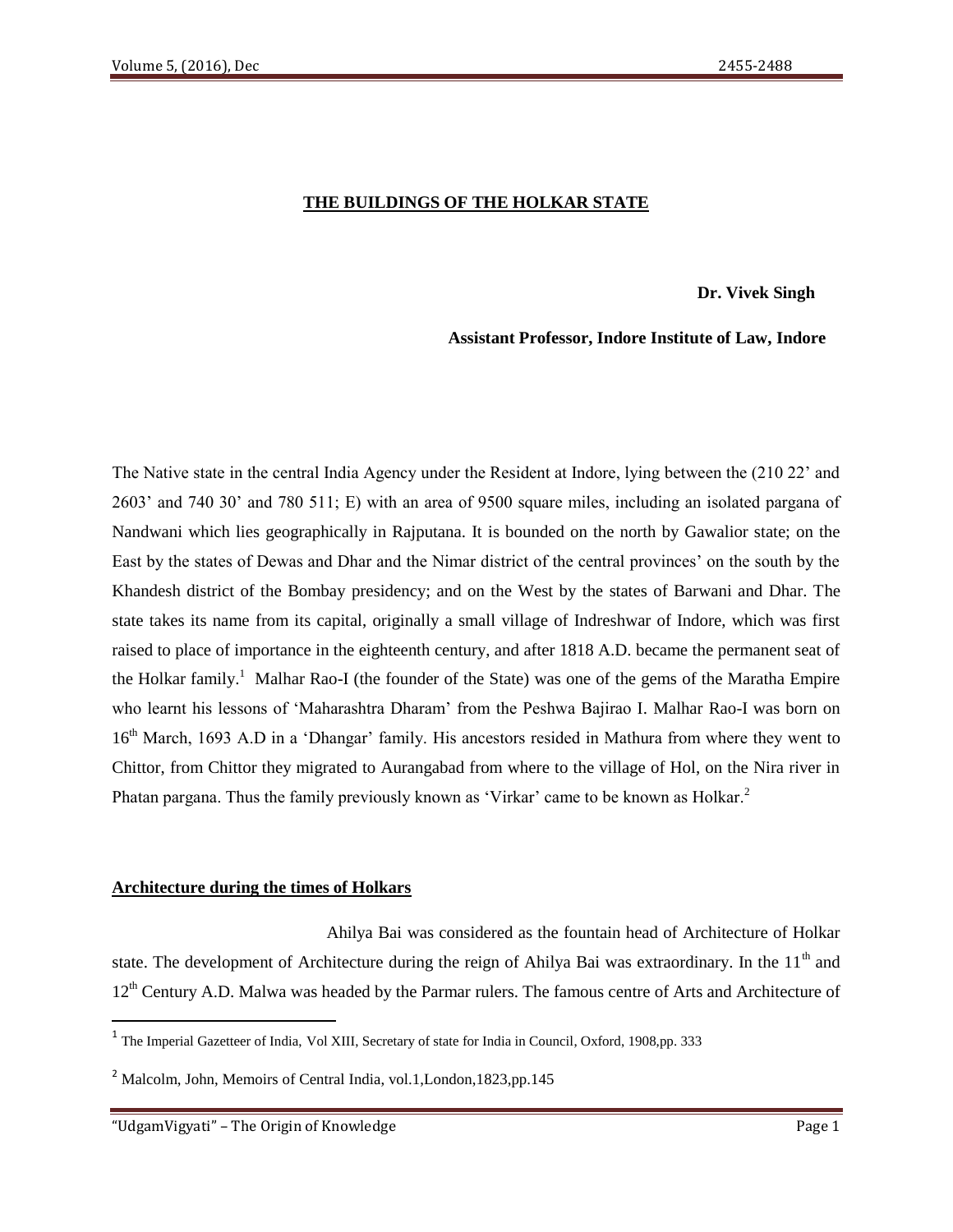Parmar rulers were Hinjalagarh, which also falls in the territory of later Holkar rules. Temples and forts constructed at the Hinjalagarh, Un, and Bhojpur became the foundation stone of Holkar's Architecture.<sup>3</sup> Forts constructed during the times if Mughals became an inspiration for the Holkars. Marathas came from the Maharashtra therefore their style of construction bore a Deccani style. Holkar state Architecture should be called a mixture of Rajput, Maratha and Mughal style. Rajput style is dominating in their Architecture due to one reason, because most of the Artisans came from Rajasthan, therefore, it is obvious that they would incorporate their art and style in it.<sup>4</sup>Architecture during the reign of Ahilya Bai can be divided into three main broad categories.

- 1) Royal construction- palaces and cenotaphs
- 2) Religious construction- Temples
- 3) Public works- Ghats (banks) at the sides of the rivers, Dharamshalas (guest houses), and water tanks.

Ahilya Bai's ruled from the city of Maheshwar, Capital of Holkar state, that's why majority of her Public works and religious construction was done at the Maheshwar and other places. She was very famous for her charity, and she had also constructed the religious temples. Guest houses and Ghats all over the country.<sup>5</sup>

#### **Royal construction of Holkar kings**

Among the royal constructions of Holkars, at Indore Cenotaphs, Rajbada and Lal Bagh Palace acquires the prominent place in the field of Architecture.

# **(A) Cenotaphs**

l

Ahilya bai started the new tradition of construction of Cenotaphs in the memory of the deceased royal persons. On 20<sup>th</sup> May 1776 A.D. Subedar Malahar Rao Holkar died in Alampur. In his memory Ahilya Bai Holkar and ordered to construct a cenotaph and construction was started in 1780 A.D. She

<sup>&</sup>lt;sup>3</sup> Ahilya Smarika, Khasgi trust, Indore, 1982, pp. 12

<sup>&</sup>lt;sup>4</sup> Dr. Raijada, Ajit, Indore, Archaeology and Museum, Madhya Pradesh Lok Kala Parishad, Bhopal, 1922, pp. 25

<sup>&</sup>lt;sup>5</sup> The Indore State Gazetteer, Vol. III by L.D Dhariwal, Holkar Govt. Press India, 1913; Dube. R. Mashewar ka Mahatva. Ahilya Smarika, 1993, p. 33

<sup>&</sup>quot;UdgamVigyati" – The Origin of Knowledge Page 2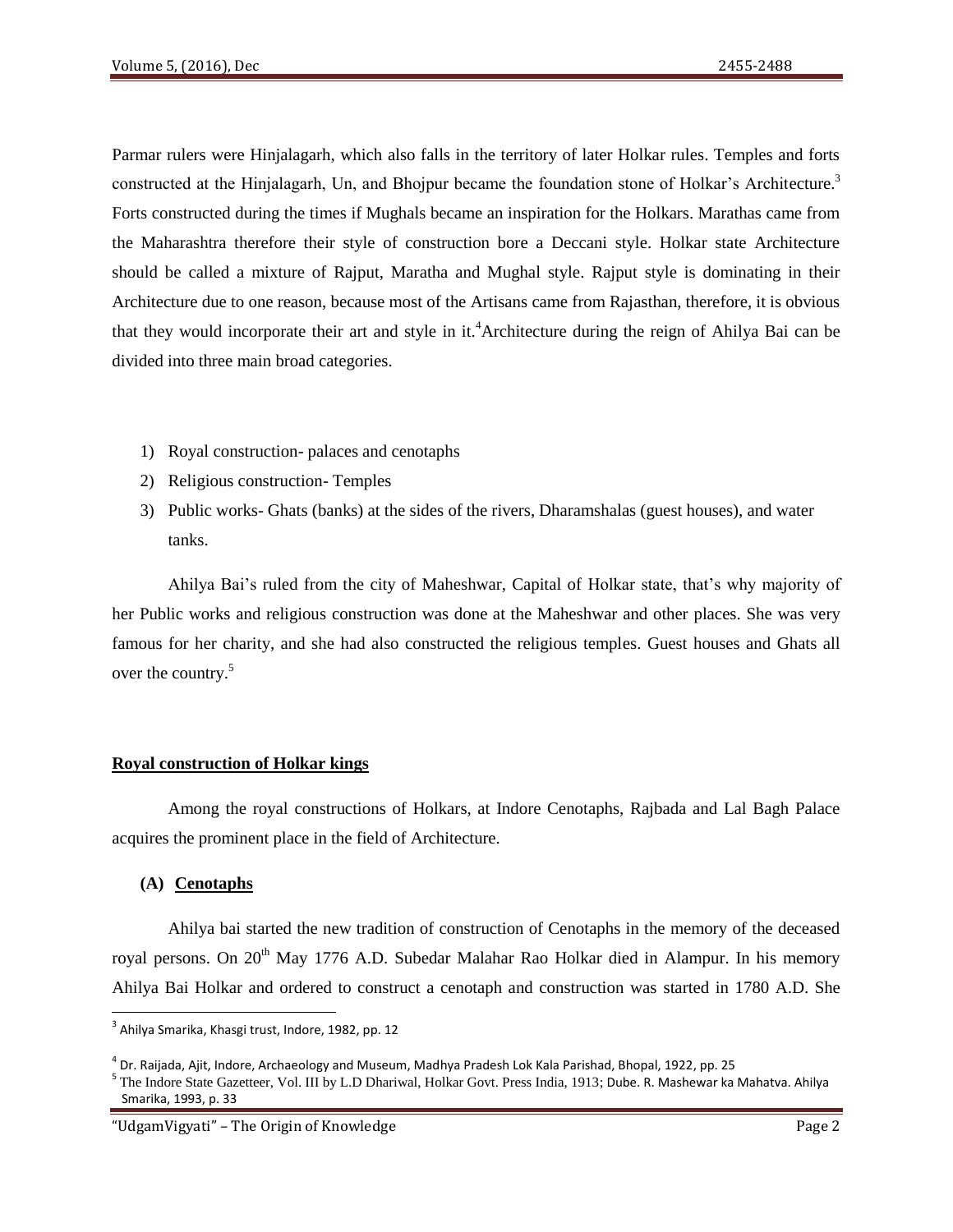inaugurated the cenotaphs at Chhatribagh on  $26<sup>th</sup>$  May 1786 A.D. from this point a new chapter in the Indian history of Architecture was started in the Malwa and particularly in Indore. Construction of Cenotaphs became a tradition in Holkar dynasty which continued till the last days of Holkar reign.In the 18<sup>th</sup> and 19<sup>th</sup> century A.D. Maratha Architecture of Malwa developed a new style called "Chhatries" which is based on the ancient Hindu Temple Architecture of India.<sup>7</sup> Holkar dynasty Cenotaphs at Indore can be divided into three groups- Two groups together at Chhatri Bagh and another group tying at Krishnapura near Khan River.

## **Cenotaphs at Chhatribagh**

In 1754 A.D. chhatribagh was made habitable where we can now see the cenotaphs of Holkar family.<sup>8</sup> Cenotaphs at the Chhatribagh can be divided into two groups.

#### **First group**

First group of cenotaphs at chhatribagh had the cenotaphs of following rules and royal persons of Holkar family.

- a) Malhar Rao Holkar
- b) Male Rao Holkar
- c) Khande Rao Holkar
- d) Tukoji Rao (I)
- e) Malhar Rao Holkar (I)
- f) Tara bai Holkar
- g) Snehalata Raje

 $\overline{\phantom{a}}$ 

h) Indira bai Holkar

 $^6$  An inscription written outside the Cenotaph at Chhatri Bagh

<sup>7</sup> Mahashabde D.K. chattri Sthapathya ka Apritam Udharana Bule Sarkar ki Chattri Indore; Ahilya Smarika 1979, p. 36

<sup>8</sup> Mahashabde D.K., Ahilya Smarika, 1979, p.36

<sup>&</sup>quot;UdgamVigyati" – The Origin of Knowledge Page 3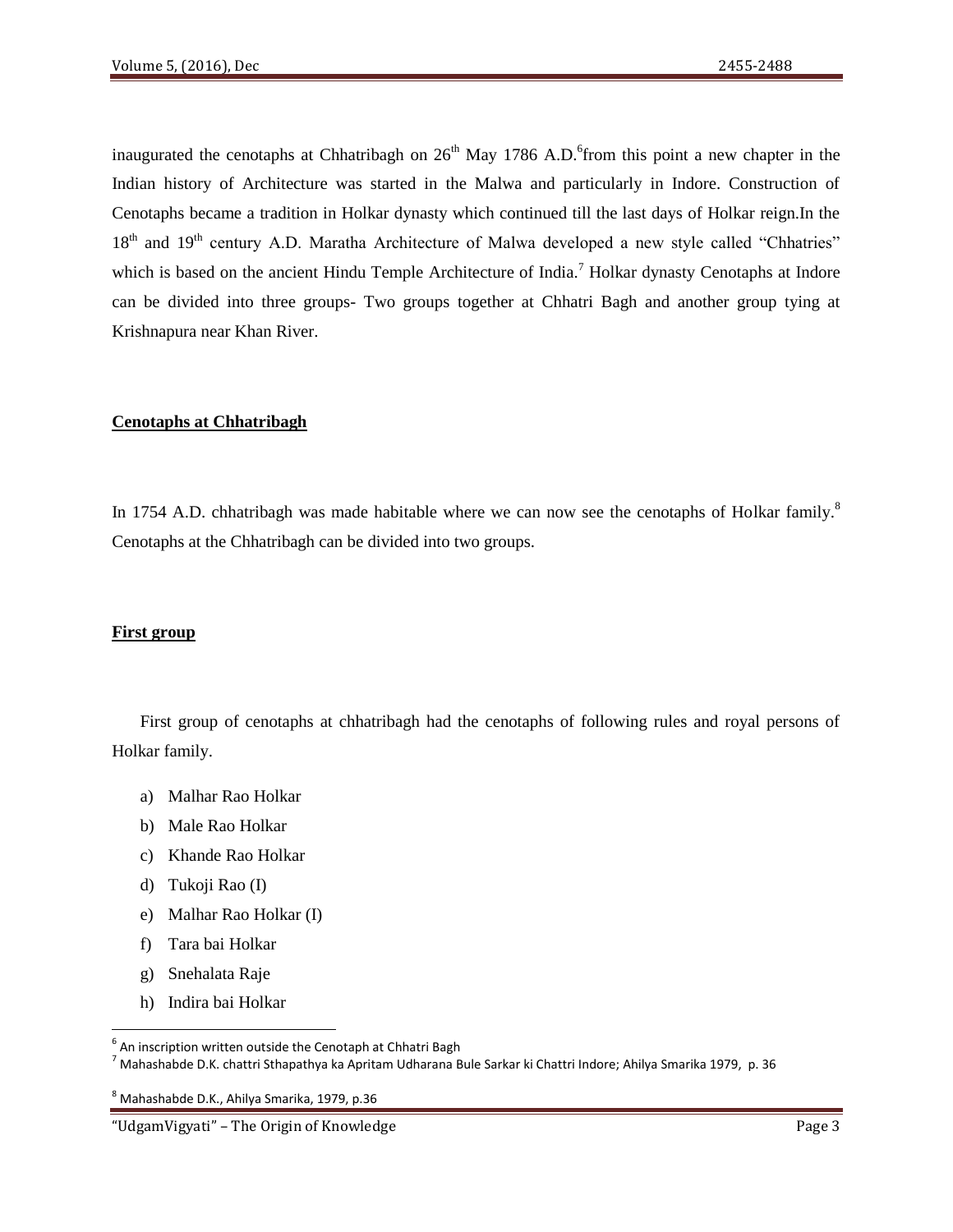First five cenotaphs; Malhar Rao, Male Rao, Khande Rao, Tukoji Rao and Malhar Rao I, are constructed in the southern area, while rest of the cenotaphs are Constructed in the northern area of chhatribagh, Mortuary of snehalata and Indira bai are the recent ones. Southern area has a double storied entrance gate which was constructed in the reign of Devi Ahilya Holkar. However the northern area also have entrance gate, but it is mere an extension of the sourthen area. All the cenotaphs are constructed facing towards the north direction except the mortuary of Snehalata Raje which is southern faced constructed in 1925 A.D.<sup>10</sup> North side of the northern area of Chhatri Bagh there lays only three cenotaphs. Gate of these cenotaphs is facing towards west and looks very artistic. In this campus cenotaphs of Tukoji Rao (I) and Malhar Rao  $(II)$  are constructed facing towards south, whereas cenotaphs of Tara Bai is facing towards north.<sup>11</sup>

#### **I. Architecture of Cenotaphs**

## **1) Malhar Rao (I) and cenotaph of Gautama Bai Holkar**

 Subedar Malhar Rao Holkar established the Holkar dynasty in Malwa (1728 A.D. 1766 A.D.) on 26<sup>th</sup> May 1766 A.D. he died in Alampur. Devi Ahilya Bai Holkar constructed the cenotaph of Malhar Rao in Alampur but as a memorial she also constructed the cenotaph at Indore also. Cenotaph of Malhar Rao is constructed on the high rising platform and constructed in the Rajput style.<sup>12</sup> Gautama Bai, wife of Subedar Malhar Rao Holkar died very early in 1761 A.D. so a cenotaph of Gautamabai was also constructed near the Malha Rao (I) in 1784 A.D. n the direction of Ahilya Bai Holkar.<sup>13</sup> Cenotaph of Gautamabai is very attractive. It has double bulbous dome, main dome is Constructed on the rectangular base. Main central dome is erected on the twelve decorative pillars which

 $\overline{\phantom{a}}$ 

<sup>&</sup>lt;sup>9</sup> Shriniwaslu. Smt. P, Smanvit Malwa-Maratha Sanskriti Ke Jkutch Maharvpurna Avshesh, Ahliya Smarika, P. 49: Dr. Raijada, Ajit, Archaeology and Museum, Madhya Pradesh Lok Kala Parishad, Bhopal, 1922, p. 25

 $10$  Ibid.

<sup>11</sup> Azad, Nagendra, Indore Darshan Digdarshan, Sputnik, Indore, 1999, p. 88

<sup>&</sup>lt;sup>12</sup> Epigraph written outside the gate of Chhatribagh

<sup>&</sup>lt;sup>13</sup> Azad, Nagendra, Indore Darshan Digdarshan, Sputnik, Indore, 1999, p. 88

<sup>&</sup>quot;UdgamVigyati" – The Origin of Knowledge Page 4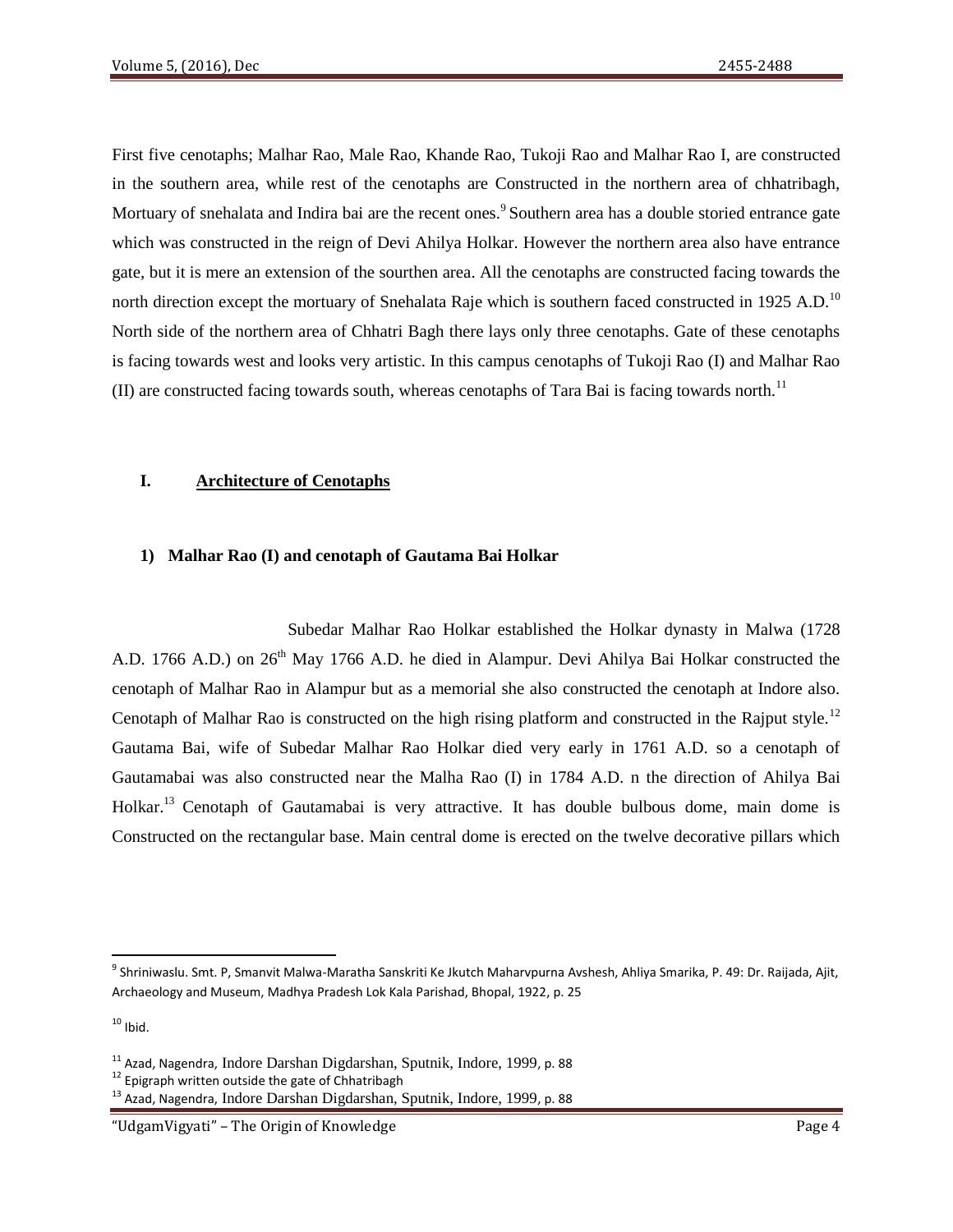are made up of red sandstone. Human figures and Entrance gate of cenotaph is made on the Aamer and Jaipur style which is half circular. $^{14}$ 

## **2) Cenotaph of Male Rao Holkar**

Male Rao Holkar was the son of Devi Ahilya Bai Holkar and he ruled the State for very short time from  $20<sup>th</sup>$  May 1766 to 13<sup>th</sup> March 1767 A.D. Cenotaph of Male Rao was also constructed by the Hail Bai himself on the western side of the cenotaph of Malhar Rao Holkar (I). This cenotaph is made on the Rajput style of architecture on a high platform. Platform is engraved with the numerous images of God and Goddess. It also has double dome and octagonal hall inside the cenotaph. Inside the hall statue of elephant is shown with the queens seated on it. Apart from it also have idols of Male Rao and his queen which was installed by the Ahilya Bai in 1784 A.D.<sup>15</sup>

#### **3) Cenotaph of Khande Rao Holkar**

Khande Rao was the son of Malhar Rao Holkar (I). on  $17<sup>th</sup>$  March 1754 A.D. he died in the battle against the Jts near Bharatpur.<sup>16</sup>Khande Rao never became a king but he was very famous for his bravery, on his death, his wife Ahilya Bai wanted to be  $Sati<sup>17</sup>$  along with the other queens., but his in –law Malhar Rao Holkar denied the act, by persuading her. Cenotaph of Khande Rao was also completed with the cenotaphs of Malhar Rao Holkar and Ahilya inaugurated it in 1784 A.D. This cenotaph is constructed inbetween the cenotaphs of Malhar Rao (I) and Male Rao and it is facing towards the north. It has nothing extraordinary in terms of architecture, an idol of Khande Rao and Ahilya Bai is installed in the hall of the Cenotaph.

 $\overline{\phantom{a}}$ 

<sup>&</sup>lt;sup>14</sup> Epigraph written outside the gate of Chhatri Bagh; Dr. Raijada, Ajit, , Archaeology and Museum, Madhya Pradesh Lok Kala Parishad, Bhopal, 1992, p.27

<sup>&</sup>lt;sup>15</sup> Epigraph written outside the gate of Chhatribagh

<sup>&</sup>lt;sup>16</sup> Dr. Raijada Ajit, Archaeology and Museum, 1992, Bhopal, p. 28

 $17$  Sati was an old tradition in India, which was banned by the British Government on the initiative of Raja ram Mohan rai in 1884 According to this tradition, on the death of the husband of a women; wife was compelled to burn herself in the fire along with his husband.

<sup>&</sup>quot;UdgamVigyati" – The Origin of Knowledge Page 5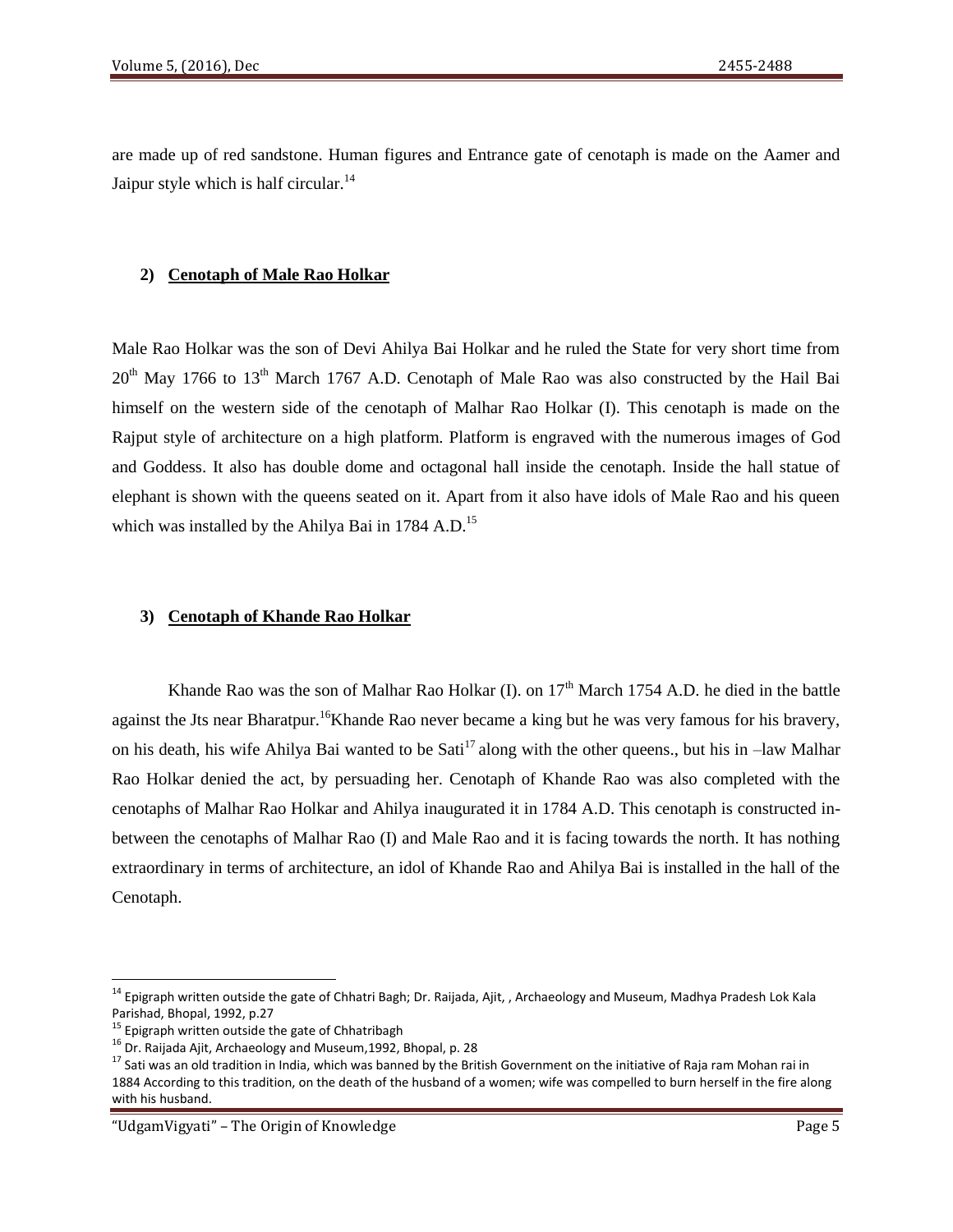## 4) **Cenotaph of Tukoji Rao (I**)

After the death of Ahilya Bai Holkar, Tukoji Rao Holkar (I) became the king, but he died on  $15<sup>th</sup>$  august 1797 A.D. near kirki. Maharaja Yashwnat Rao Holkar continued the tradition of construction of cenotaph by constructing the Chhati of his father in Chhatri Bagh, but this cenotaph was later on completed in the direction of Krishna Bai Holkar. This cenotaph is also made on platform. This platform is made very decorative by engraving the images of guards, doorkeepers, images of hunting, elephant, and horses. Dresses of doorkeepers denote the modern dresses and give us the hint of British influence at Indore. On the south side of the platform, images of Hindu God and Goddess are beautifully portrayed. Images of lord Shiva along with Ardh-Nrishwar made this platform very decorative. Hall is erected with the help of pillars, pillars erected at the entrance of the cenotaph is made very decorative. Top of the cenotaph is made like Panch-Rath. Ceiling of the cenotaph is decorated with shows the influence of Mughal art. The central Hall (Garbha graham) has Shiv-linga and on one platform an idol of Maharaja Tukoji Rao (I) along with his two wife's on both the sides of his arms is installed.

#### **5) Cenotaph of Malhar Rao Holkar (II)**

Cenotaph of Malhar Rao Holkar (II) (1811-1833 A.D.) looked very similar in the style of construction with the cenotaph of Tukoji Rao Holkar (I). However it is less decorative than the former one. Central hall is constructed with the help of pillars. Central hall have idol of Malhar Rao and his queens along with the Shiva-lingam. Mandap is erected on four pillars, three semi Mandap are also constructed in this Chhatri.<sup>18</sup>

#### **6) Cenotaph of Tai Bai (Rakhama Bai), Snehalata Raje and Indira Bai Holkar**

 Rakhama Bai was the wife of Tukoji Rao Holkar (I) and popularly Known as Taj Bai. After the death of Ahilya Bai she had authority to hold the Khasgi Jagie for very long time. This cenotaph is

<sup>&</sup>lt;sup>18</sup> Dr. Raijada, Ajit, , Archaeology and Museum, Madhya Pradesh Lok Kala Parishad, Bhopal, 1992, pp. 30

<sup>&</sup>quot;UdgamVigyati" – The Origin of Knowledge Page 6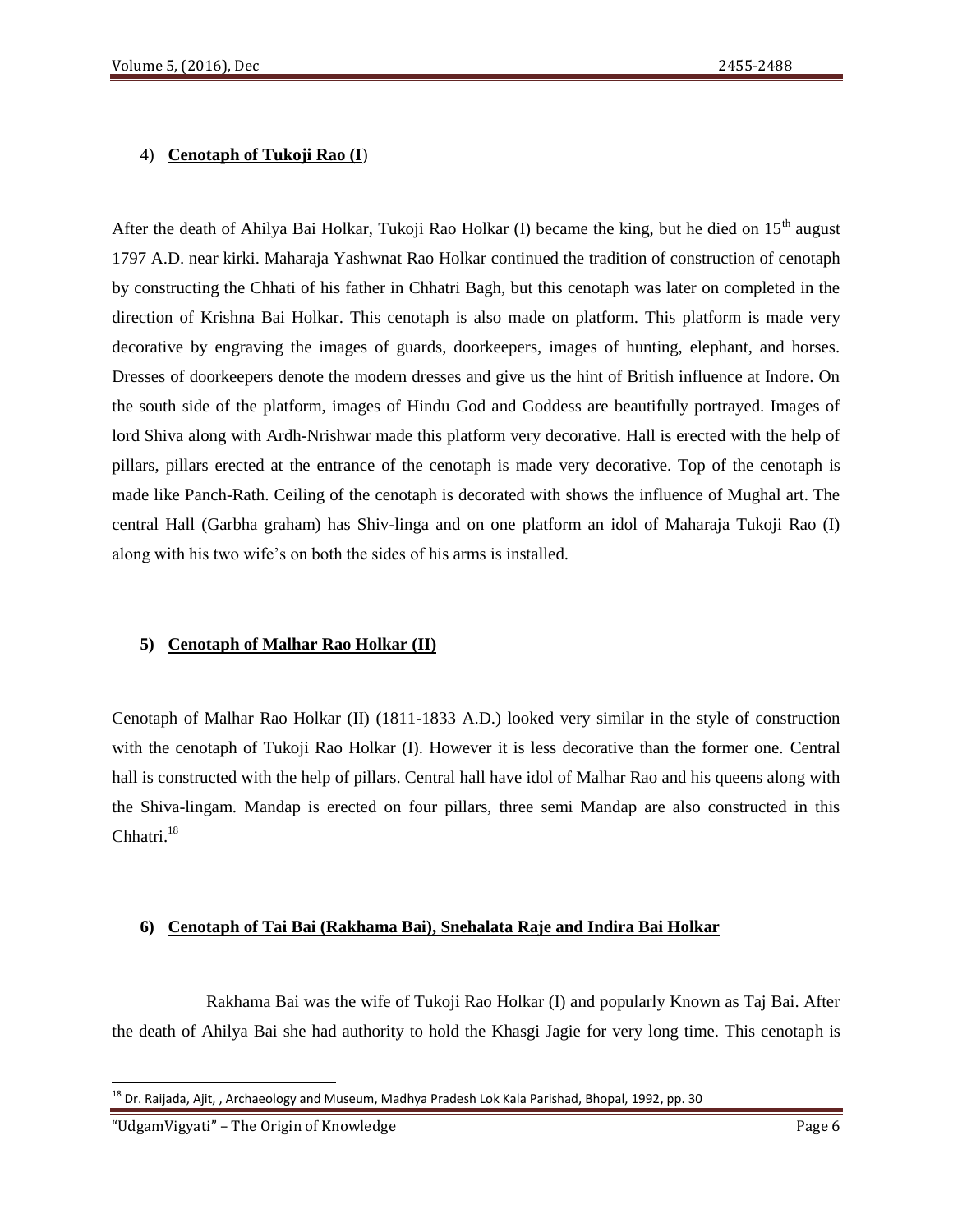very simple in architecture and style too. This is a North faced cenotaph erected on a high platform. Idol of Rahhma Bai is situated at Central hall. It is octagonal cenotaph with very ordinary top. Top of this cenotaph looks like fluted dome and is constructed by red sand stone. A pillar of the cenotaph is decorated with the images of dancing peacock which is Rajput in style.<sup>19</sup> On the left side of the stairs of the cenotaph and elephant and camel is engraved on the wall, while left side of the stairs is now damaged. Cenotaph of Snehalata Raja is constructed of Marble, she was died in her childhood when she was only 10 years old in 1925 A.D. Platform is constructed with the red sandstone. Top of the cenotaph has semicircular half dome resting on the six pillars made up of marble. Central hall is octagonal and top of the cenotaph looked like an open lotus. An idol of princess was installed in the central hall of the cenotaph.

## **II. Second group at Chhatri Bagh**

On the southern- western corner of the bridge which joins the Chhatri Bagh to Harsidhhi; there lies a second group of cenotaphs. In this group, only one Royal Cenotaph of Hari Rao Holkar dynasty is there, other cenotaphs constructed have are not directly related to the Royal family.This group has cenotaphs of Hari Rao Holkar, Tatya Jog (Vitthal Rao Kibe), and Bapu Rao Holkar.

# **1) Cenotaph of Hari Rao Holkar**

Main cenotaph at the center of the campus is of Hari Rao Holkar (1843 - 1843A.D.). This cenotaph was constructed during the reign of Tukoji Rao Holkar (II). This decorative cenotaph is constructed on a platform which is engraved by the images of God, Goddess, ideal males and females, Gandhrva, mythological stories are also depicted on it associated With lord shri Krishna and shri Ram, story of Draupadi Swamvar is also depicted on the platform which looks very ornamented and beautiful.<sup>20</sup> Mandap of the cenotaph is ornamented by the beautiful arch. In between these arches idols of lord Vishnu and other Hindu God and Goddess is engraved in it. Ceiling is ornamented with calligraphy describing royal ideal males (Raj purush). On the entrance gate of this cenotaph two doorkeepers are also engraved. When

"UdgamVigyati" – The Origin of Knowledge Page 7

<sup>&</sup>lt;sup>19</sup> Dr. Raijada, Ajit, Indore, Archaeology and Museum, Madhya Pradesh Lok Kala Parishad, Bhopal, 1922, pp. 30 <sup>20</sup> Epigraph written outside the Cenotaph; Dr. Raijada Ajit, Indore, Archaeology and Museum, Bhopal, 1992,pp.30-31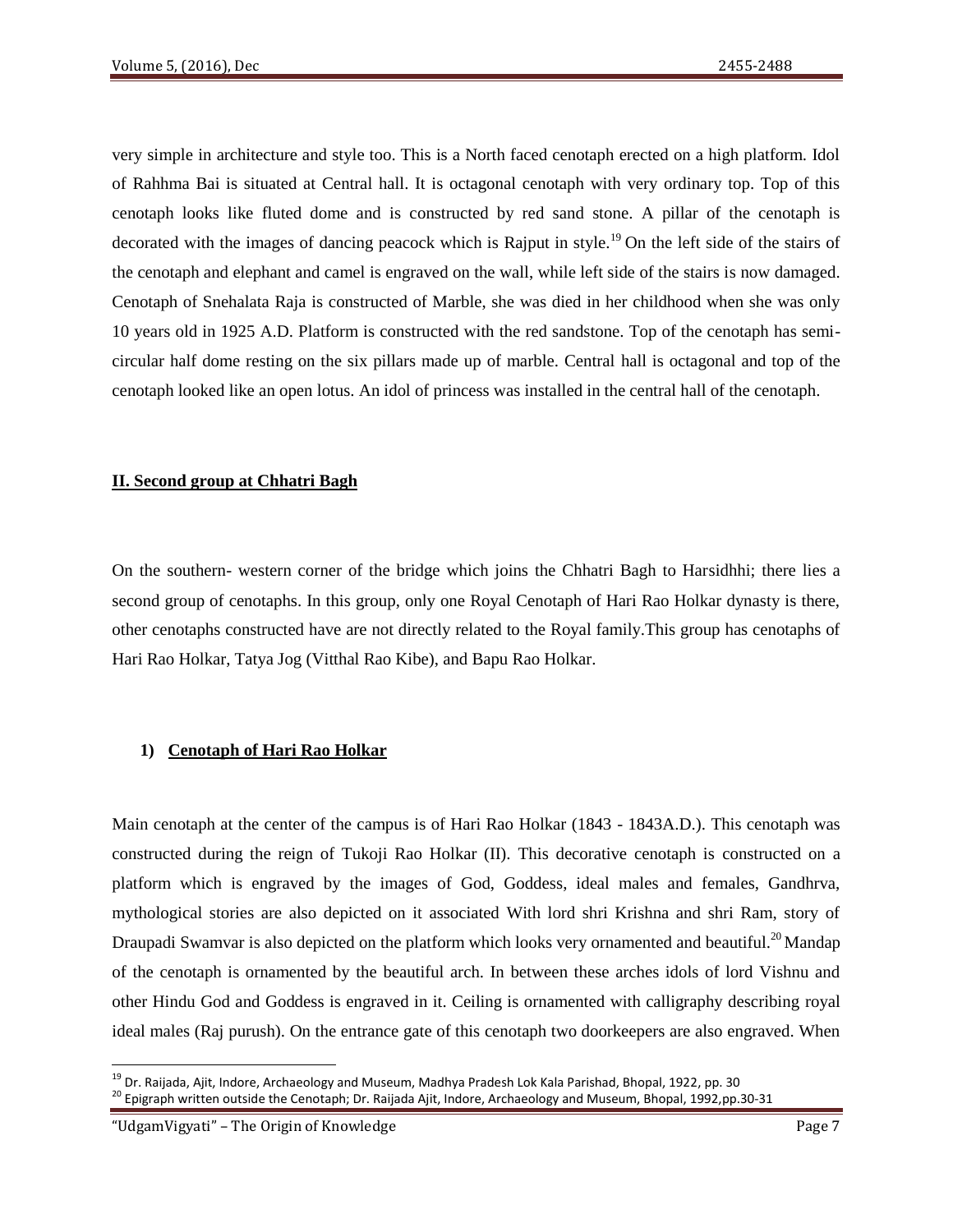we enter in the hall, on one side there is image of Garudha (vulture) and on other side of entrance image of Venu gopal is engraved on the rock to make this cenotaph the most beautiful in its class. Inside the central hall, an idol of Maharaja Hari Rao Holkar is installed. Top of the cenotaph looked like a south Indian temple which has a shape of Rath. Beautiful work is also done on its top, many images of saints and Holy persons are engraved in the rock. Top of this cenotaph is constructed in Dravidian style rather than Nagar style. $^{21}$ 

# **General Characteristics of first group of Cenotaphs constructed at Chhatri Bagh<sup>22</sup>**

- 1) All the cenotaphs are enclosed inside the walled compound.
- 2) Cenotaphs of Ahilya Bai Holkar and Khande Rao Holkar are meant for only memorials but cenotaph of Malhar Rao Holkar I and Male Rao are made very beautiful.
- 3) Shape wise these cenotaphs are octagonal and constructed on a platform of 3.5 foots in height.
- 4) Instead of plain roofs they have provision for the semi circular type dome which is erected with the help of pilliars.
- 5) Images of mythological characters and God and Goddess are engraved on the cenotaphs from platform up to the top of cenotaph.
- 6) These cenotaphs are the mixture of Rajput- Mugha-Maratha style of architecture.

# **General Characteristics of the cenotaphs of first group in the second area of Chhatri Bagh<sup>23</sup>**

- 1) these cenotaphs are close to the Indian Hindu architecture, they have huge size.
- 2) These are constructed on a platform which is three foots high.
- 3) They have huge dome and looked very solid and bulky
- 4) Platform is engraved with human and god figures.
- 5) Top of the cenotaph looked Indian in style and images of God is engraved. In the square brackets on the top of cenotaph.
- 6) All the construction is done with the red sandstone.

 $\overline{\phantom{a}}$ 

<sup>&</sup>lt;sup>21</sup> Shriniwaslu. Smt. P, Ahliya Smarika, pp. 50

<sup>22</sup> Shriniwaslu. Smt. P, Ahliya Smarika,1982,pp.50

<sup>&</sup>lt;sup>23</sup> Shriniwaslu. Smt. P, Ahliya Smarika,1982

<sup>&</sup>quot;UdgamVigyati" – The Origin of Knowledge Page 8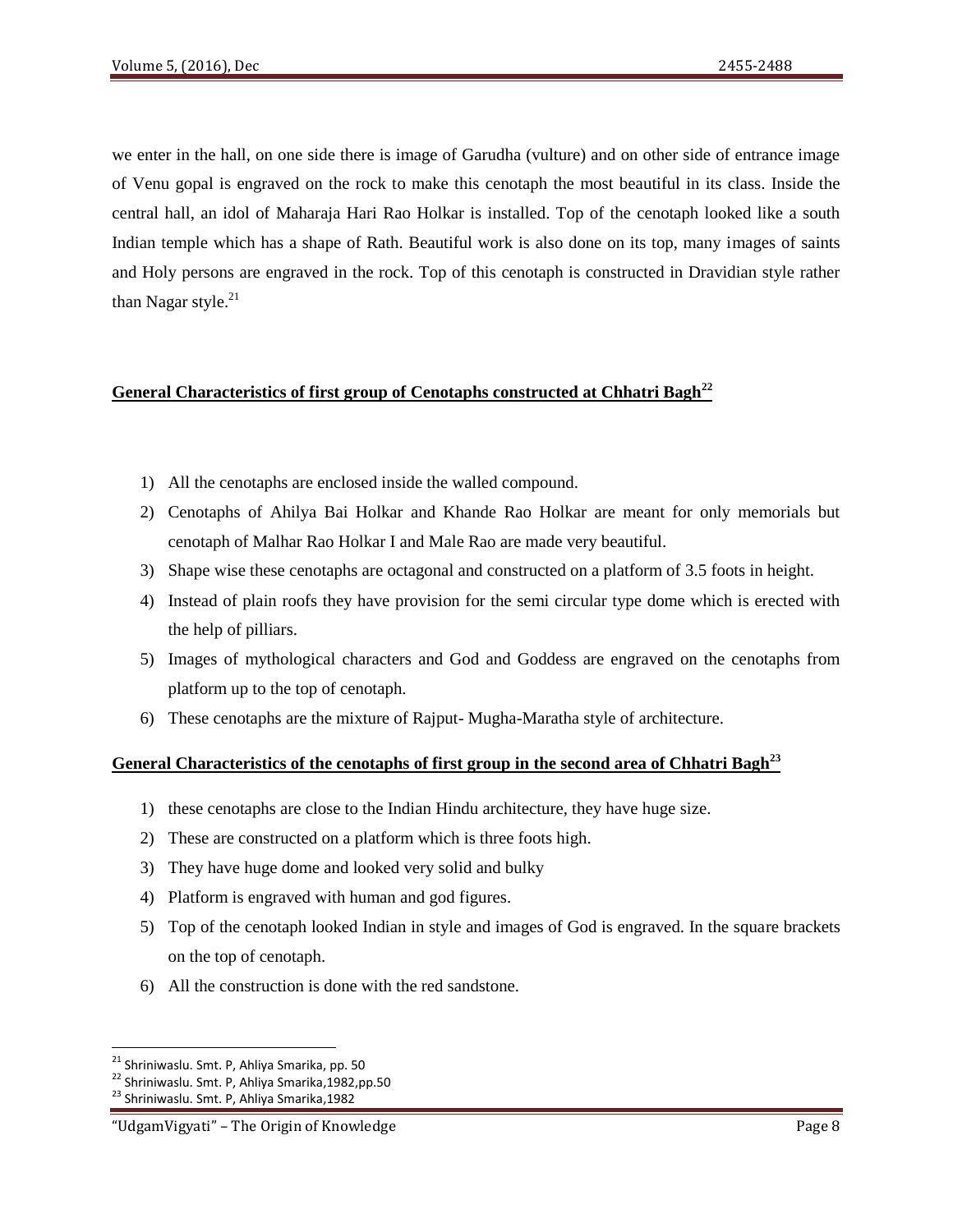# **II. Cenotaphs at Krishnapura**

These are exquisite cenotaphs of the three later Holkar rulers. These memorials in stone are gracefully poised on the banks of the Khan River with pyramidal spires tapering into soaring kalashas. Facing west is the cenotaph built over the ashes of another women ruler of Malwa, Maharani Krishna. Maharani Krishna Bai was made guardian of prince maharaja Malhar Rao II after the death of Tulsa Bai, wife of Yashwant Rao Holkar  $I^{24}$  Cenotaph of Krishna Bai Holkar is example of Hindu temple architecture, and actually it is a combination of Mughal, Maratha and Rajput style of architecture.<sup>25</sup> Entrance of the Chhatri is made very decorative which is made up of marble with the image of Ganesha engraved on it, which is truly Maratha in style. Images of doorkeepers, lord Krishna and cows are engraved on it. On both sides of the entrance images of doorkeepers are engraved and they are wearing Maratha style of cloths on their bodies.<sup>26</sup> When we enter the central hall two pillars are joined by the arch which is Indian in style and bore a Rajput style, central hall is octagonal. Outer pillars of the cenotaph are joined together to form the Arched door,Mandap is erected with the help of 36 pillars. Interior hall of the cenotaph is erected on Panch-Rath style of Hindu temple architecture. This hall has images of Ardhnarishwar, Laxmi and Mahalaxmi is engraved on the walls.<sup>27</sup> Top of the cenotaph is built on Nagar style and it has reflection of architectural style of temples of Orissa.

 The other two Chhatris are of Tukoji Rao II and Shivaji Rao, father and son, and are linked by a common oblong prayer hall with ornately carved arches and pillars on a high platform along the grabha griha containing life size statues of these rulers. A breathtaking sight at night when illuminated, the Chhatris glow bright against the dark of the sky. An artificial lake is crated in this stretch of the otherwise dry Khan River, complete with a fountain, well-laid gardens on both banks and boating facility. At Chhatri Bagh is the main collection of tombs housed in two compounds. Close by is the

<sup>&</sup>lt;sup>24</sup> Dr. Raijada, Ajit, , Archaeology and Museum, Madhya Pradesh Lok Kala Parishad, Bhopal, 1992,pp.18

 $25$  Ibid., pp.  $18$ 

 $26$  Ibid.

<sup>&</sup>lt;sup>27</sup> Dr. Raijada, Ajit, Indore, Archaeology and Museum, Madhya Pradesh Lok Kala Parishad, Bhopal, 199., pp.19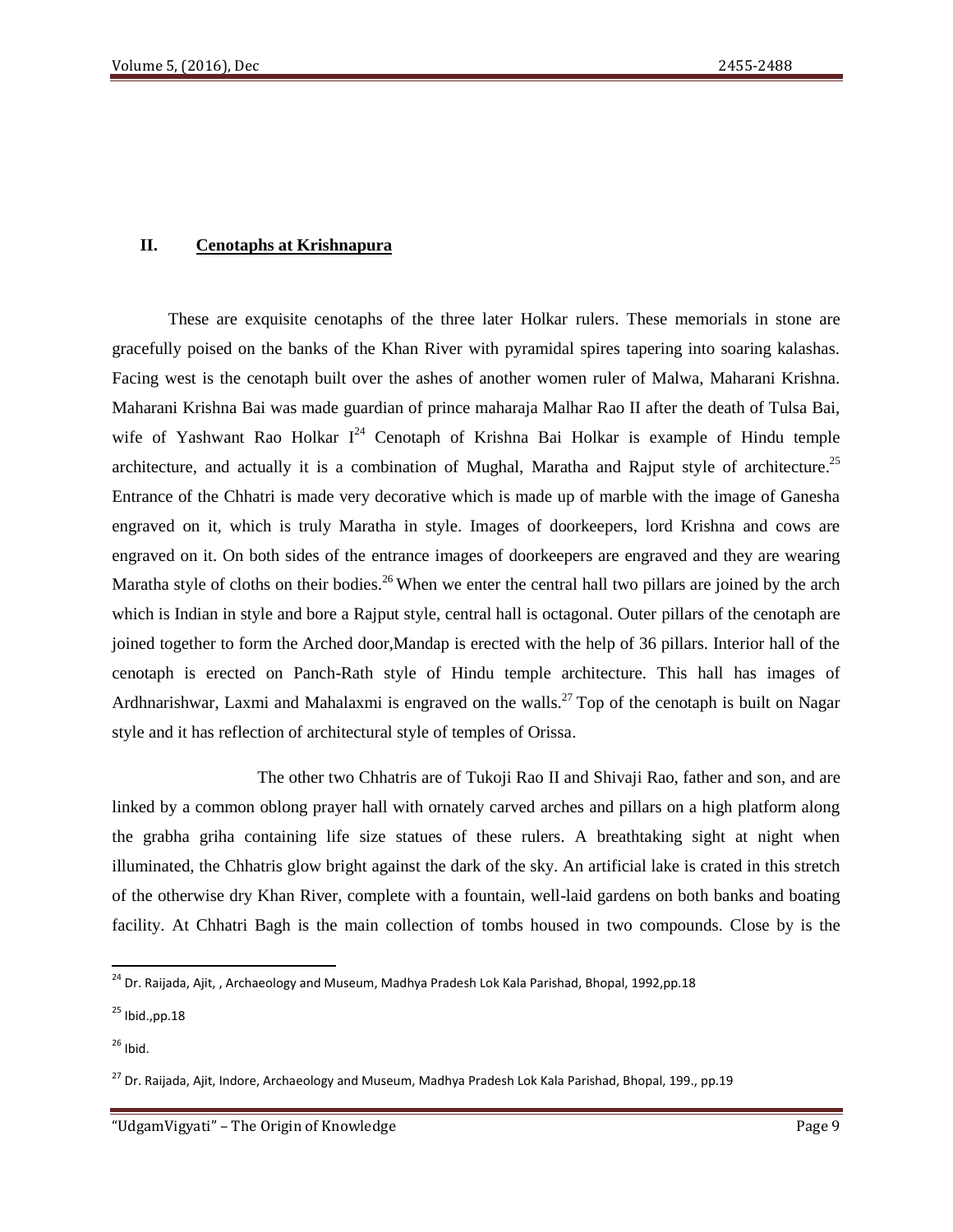beautiful Bolia Sarkar's Chhatri constructed in 1858 AD in memory of Sardar Chimnaji Appa Sahib Bolia.<sup>28</sup>

# **PALACES OF HOLKARS**

## **Rajbada**

 The Holkar Palace or Rajbada is close to the Chhatris, in the main square. It is a sevenstoried building (only façade remains) built over two centuries and is built in a mixture of Maratha, Mughal and French style. Peshwa of Pune appointed Malhar Rao Holkar I, as a Subedar of Malwa region to protect is territories form the attack of strong Mughal forces that's why in 1734 A.D; Malhar Rao laid down the foundation of Rajwada to establish Indore as an Army base camp. It is said that, this place where Rajwada is situated belongs to Mr. Kanungo, land was taken from him and he was given another land in lieu of this land at other place.<sup>29</sup> Rajbada is built on a rising ground to protect it from the flood water of the rivers around it.

#### **Architecture**

 $\overline{\phantom{a}}$ 

Rajbada is a mixture of Mughal, Maratha and Italian architectural design.<sup>30</sup> The gopura-like monumental stone and wood structure, flanked by bastions, studded with balconies and windows, is a testimony of the past Holkar grandeur. It is built in the 6,175 square meters with a maximum height of 29 meter. Its entrance gate is 6.70 meter tall, which resembles like the door of an Indian fort. Seven storeys tall building is quite unique in architectural terms as three storeys are erected in Rajput style and rest of the above in Maratha style. $31$ 

Its lofty entrance archway above a huge wooden door encrusted with iron studs, leads into a vast courtyard enclosed by galleried rooms, and the arcaded Ganesh hall where state and religious functions were once held.<sup>4</sup> It is now used for art exhibitions and classical music concerts. The lower three floors are

"UdgamVigyati" – The Origin of Knowledge Page 10

<sup>&</sup>lt;sup>28</sup> http:/[/www.allindiatortravel.com/hot\\_spots/indore/chhatri\\_baug;](http://www.allindiatortravel.com/hot_spots/indore/chhatri_baug) Dr. Raijada, Ajit, , Archaeology and Museum, Madhya Pradesh Lok Kala Parishad, Bhopal, 1992, pp.19

<sup>&</sup>lt;sup>29</sup>Azad, Nagendra, Indore Darshan Digdarshan, Sputnik, Indore, 1999,pp.215

<sup>30</sup>Dr. Raijada, Ajit, Indore, Indore , Archaeology and Museum, Madhya Pradesh Lok Kala Parishad, Bhopal, 1992,pp.21  $31$ Ibid.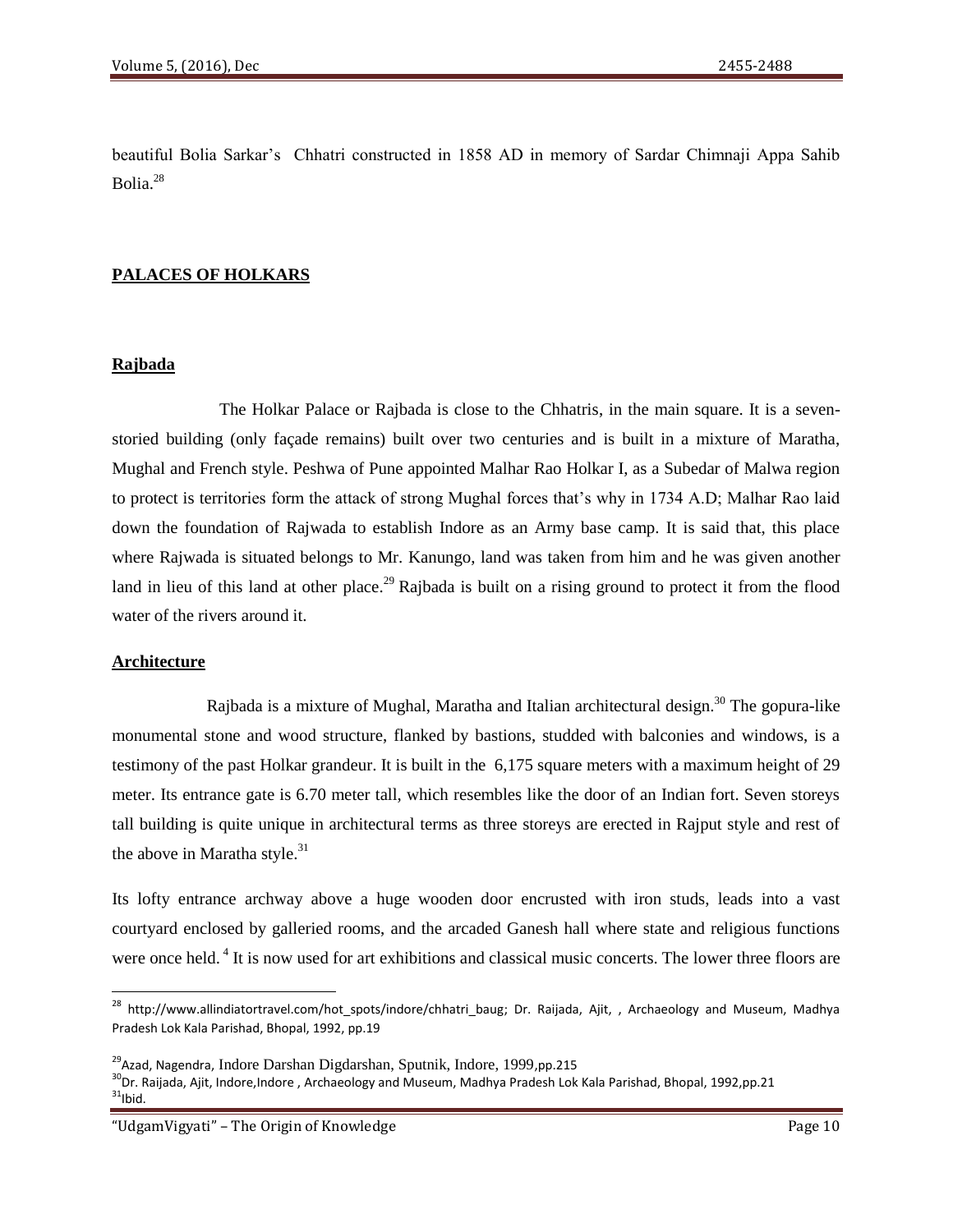made of stone and the upper floors are made of wood, which made it very vulnerable to destruction by fire. Rajwada was burnt three times in its history; the last fire in 1984 took the greatest toll. Today only the front Façade remains. Recent renovations have recreated some of the old glory of this beautiful palace. The charred rubble of the rear portion has now given way to a symmetrically laid out garden featuring fountains, an artificial waterfall and some superb pieces of  $11<sup>th</sup>$  century sculpture. Synonymous with the heart of Indore city, it stands today as a mute witness to the bygone splendor of the Holkar rulers. The New Palace still remains on the north side. In the old part of town the multi-storey gateway of the Rajwada or Old Palace looks out onto the palm-lined main square in the crowded streets of the Khajuri Bazaar. About 200 years ago, this seven-storied historical building formed the nerve centre of all trading activities. Even today it stands proud in the market place, a silent tribute to the craftsmanship of unknown artisans of centuries ago. $32$ 

#### **Lal Bagh Palace**

 It is one of the grandest monuments the Holkar dynasty reflecting the taste, grandeur and lifestyle of the Holkar's. It is the ancestral palace of the rulers. Many royal receptions were held here and at one time it contained one of the best rose gardens of the country. A reflection of their taste, grandeur and life style, its construction began in 1886 under Tukoji Rao Holkar-II and completed in 1921 under Tukoji Rao –III. Lavishly decorated in the Versailles style, the Lal Bagh Palace in Indore was designed by British architects Mr. Harvey, Mr. Carey and Mr. Camphel for the Holkar's.<sup>33</sup>

#### **Architecture and style of Palace**

 Baroque, Renaissance, Maratha and Mughal styles meet in the architecture and decoration of this palace inhabited by the Holkar's till 1978 A.D. The Salon de la Guerre and the Palais des Glaces of Versailles have been the main inspiration of the interiors and gardens also show resemblance to those of the French Chateau. According to Pierre cadot, a French heritage architect, the

<sup>&</sup>lt;sup>32</sup> http://www.allindiatourtravel.com/hot\_spots/indore/rajwada

 $33$  The Hindustan Times, Indore edition,  $19^{th}$  October 2002

<sup>&</sup>quot;UdgamVigyati" – The Origin of Knowledge Page 11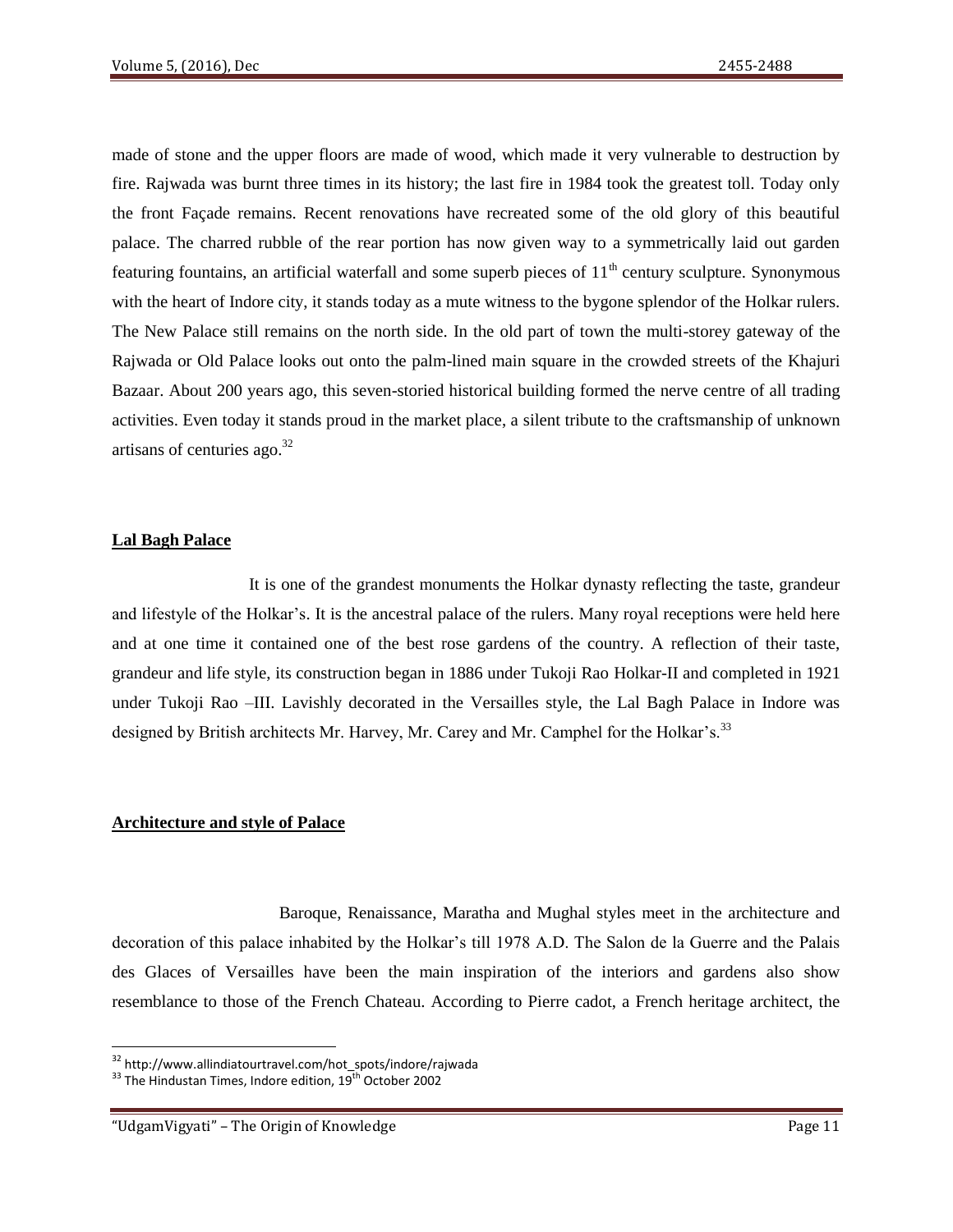interiors of the Lal Bagh Palace are typical of the neo classical style and particularly close to those of French residences at the end of  $19<sup>th</sup>$  century A.D. The abundant use of marble and gold, the geometric Stucco drawings and the woodwork are reminiscent of French classical style that regained importance in this period. This Palace can be easily compared to residences like the Peti Trianon and Grand Trianon, which were built close to the Chateau de Versailles, by Louis XVL. This type of architecture was reproduced in other countries, especially in England in the beginning of the  $19<sup>th</sup>$  century A.D. which probably explain the choices made by the British architects of the Lal Bagh Palace. When optimally restored, the gardens complimented by the river Khan, could become the perfect envelope for the jewel that is Lal Bagh.<sup>34</sup> The main attractions are the splendidly proportioned and furnished and furnished rooms, with frescoed ceilings and gilded ornamental mouldings. The rooms have been restored and furnished to pleasing effect. Much of the furniture and ornamentation is in the late Regency, early Georgian style. Its Italian marble columns, grand chandeliers, rich Persian carpets, flying nymphs on the ceiling, Belgium stained glass windows, Greek mythological relief's, Italian style wall paintings, a wooden ballroom floor mounted on springs, stuffed leopards and tigers are magnificent. The whole complex has a total area of 28 acres.<sup>35</sup> Ira uniqueness lies in the pantry and kitchen being situated across a rivulet with provision of a mechanical trolley. Now converted into a museum the palace has a rate and vast collection of old painting and armor on display.

Though simple to look from outside, the magnificent interior takes one into a dreamland of past glory. The imposing gates of the palace are unique in Asia. A replica of the gates of Buckingham palace (London), about twice size, were moulded in cast iron and shipped from England. They carry the Holkar state emblem, meaning. "He who tries will succeed".<sup>36</sup>

# **Manik Bagh Palace**

 $\overline{\phantom{a}}$ 

 Manik Bagh was the last Palace of the Holkar's, which is situated on the Choithram Hospital road. Its construction was completed in the reign of Tukoji Rao-III (1911-1915 A.D.) building cost was around 2.5 lakhs of rupees. He built this building for the office of his ministers and his

 $34$  The Hindustan Times, Indoreedition,  $19<sup>th</sup>$  Ocotober 2002

<sup>&</sup>lt;sup>35</sup> Dr. Raijada, Ajit, , Archaeology and Museum, Madhya Pradesh Lok Kala Parishad, Bhopal, 1992, pp.13

<sup>&</sup>lt;sup>36</sup> Dr. Raijada, Ajit, , Archaeology and Museum, Madhya Pradesh Lok Kala Parishad, Bhopal, 1992, pp.15

<sup>&</sup>quot;UdgamVigyati" – The Origin of Knowledge Page 12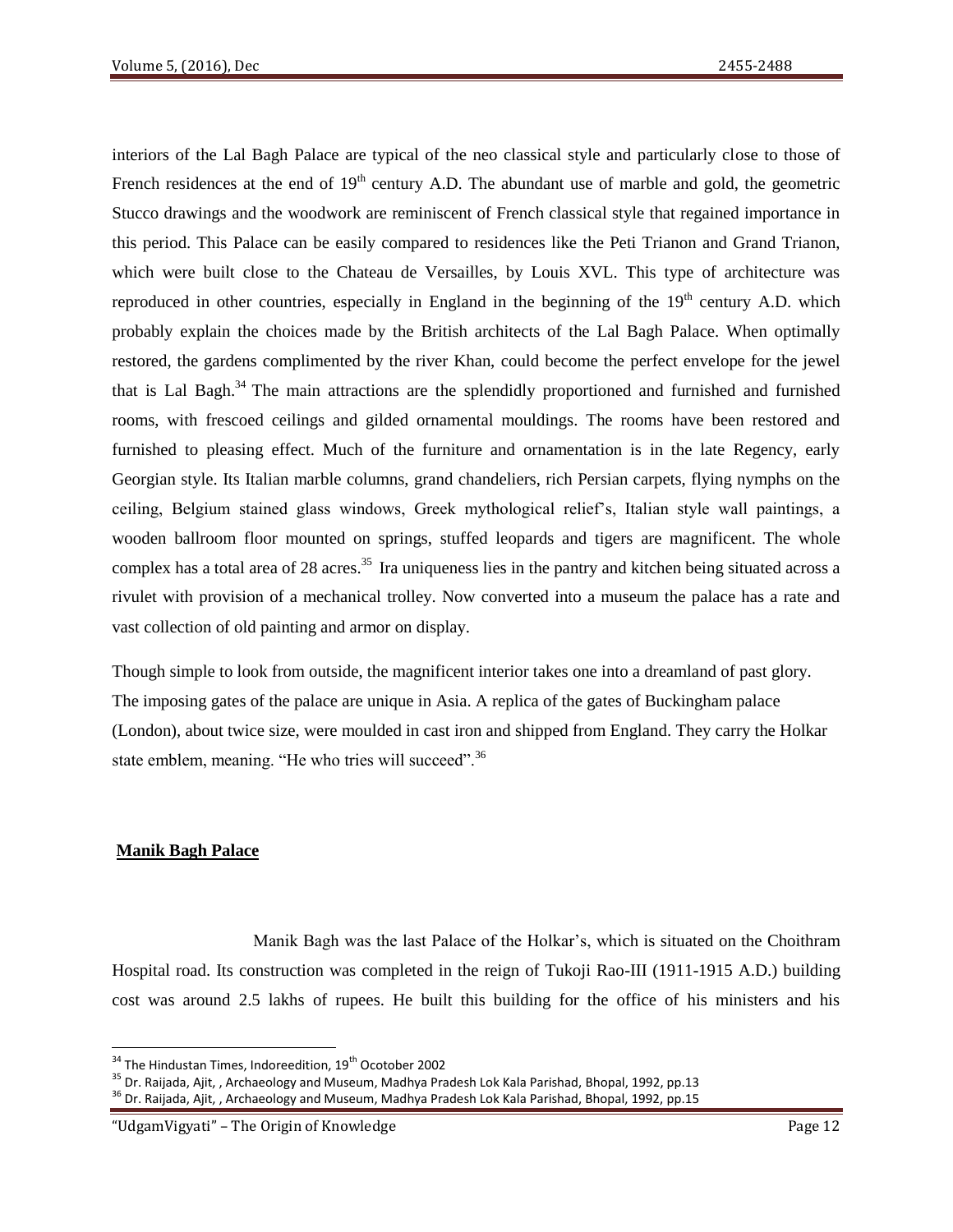residence, late on it was inhabited by Maharaja Yashwant Rao Holkar.<sup>37</sup>Two stories Palace was built in the supervision of French architect Mr. Matthews of Warning and Galow company, London. Palace is built in the Jacobean style<sup>38</sup> in 20 acres of land. Outer walls of the building are constructed with red sandstone and dark brown colored stones, while roof is constructed with glazed Mangalore tiles. Walls are devoid of decoration and floor has wooden plates which looks quite unique in style and decoration.<sup>39</sup> This Palace has four entrance doors around it, except the southern side pillar at the entrance all the pillars have porch on it. On the both sides of the porches arched corridor is provided. On the both sides of the north side porches, halls are built, which have wooden roof, even stairs are also built with wood to give pleasant European architectural effect. Overall this Palace is constructed on the early British architectural design, now days this palace is used as a customs and excise office.

#### **Hawa Bungalow**

Maharaja Shivaji Rao Holkar built this bungalow in 1884 A.D on Indore- Rangwasa road. This is a three storied building with a rectangular shape. Main entrance if the bungalow is facing towards east direction, which have porch, based on the pillars. Foundation of this building is constructed with basalt stone which is lifted up to the height of one meter above the ground which provides a rock solid foundation and also enhances its beauty. Unlike the foundation main building is constructed with brick, lime and mortar along with wood on Various places. Hawa mahal have 25 rooms. Whole building is made in classical style.<sup>40</sup> On the top of the northern and southern entrance bore a pyramid and semi-circular design over them. Pillars inside the building are Ionic is style.<sup>2</sup> Inside the building on both the sides pillars are used, pillars of the second floor are Corinthian in style. On the western side porch a small corridor is constructed which has three arched entrance. Overall whole building is looked like an Italian villa from outside and inside.<sup>41</sup>

#### **Moti Bungalow**

 $37$  Ibid., pp.53

 $38$  Early architectural style of English king James 1. (1603-1625 A.D.)

 $39$  Ibid.

<sup>&</sup>lt;sup>40</sup> Dr. Raijada, Ajit, , Archaeology and Museum, Madhya Pradesh Lok Kala Parishad, Bhopal, 1992,pp. 45

 $41$  Ibid., pp. 45

<sup>&</sup>quot;UdgamVigyati" – The Origin of Knowledge Page 13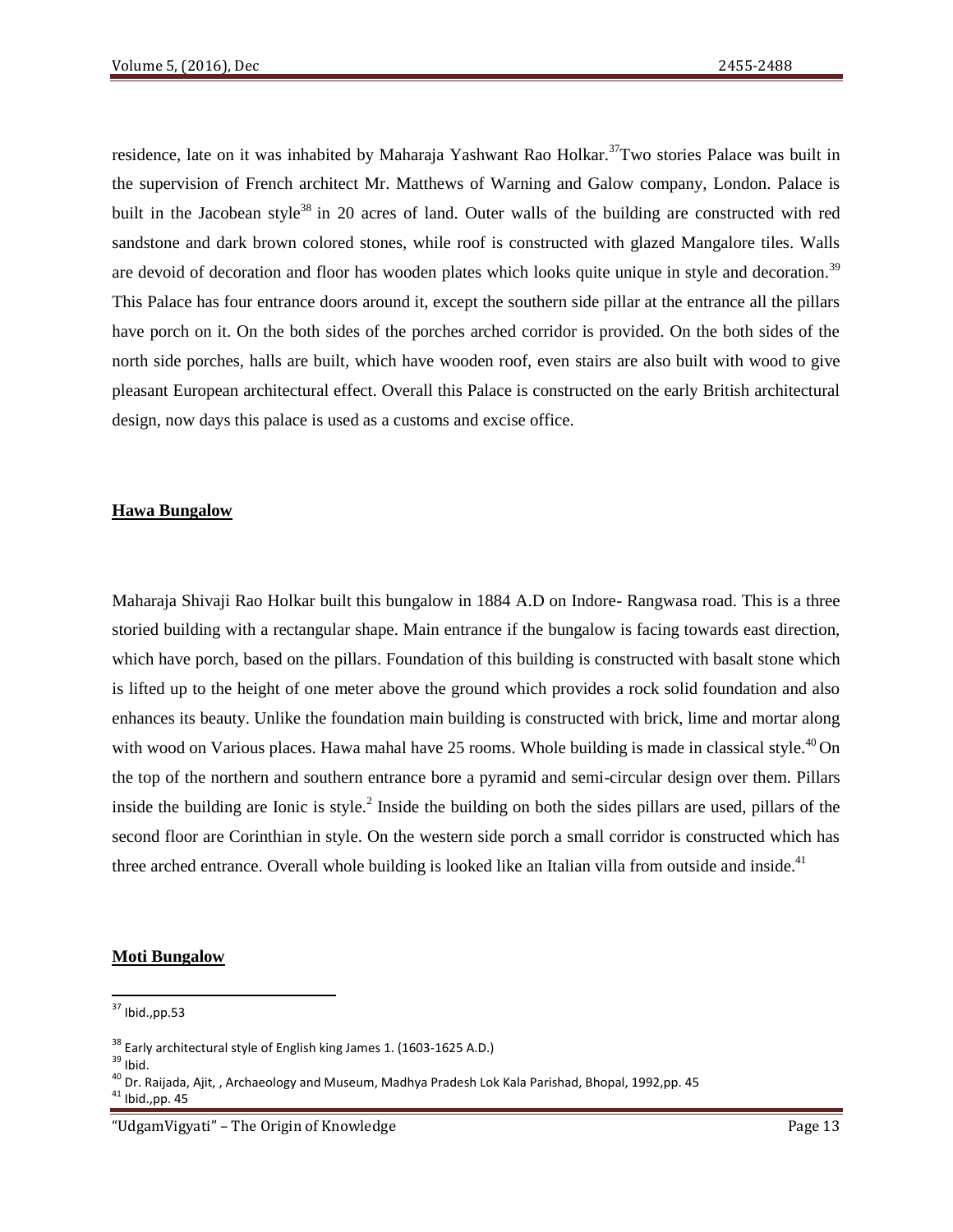Moti bungalow is situated on the west side of the Gandhi hall. This building was constructed by Maharaja Shivaji Rao Holkar in 1893 A.D. This building was used as the secretariat building of the Holkar State. Around 2.5 lakhs of rupees was spent on its construction of the bungalow.

 Building is two storied and have rectangular shape from outside. It is based on the British architecture built with brick, lime mortar and wood. Porches are used on the entrance of the building. Roof of the porches is built with wood and three doors are made in the arched style for the purpose of decoration. When we enter through the porch we came across the stairs which are made up of wood. These stairs directly go towards the second storey. On the second storey roof of the halls are also made up of wood like the roof of first storey halls. Halls have arched doors and windows. Outer plan of this building looked very much classical in style.<sup>42</sup>

# **Shiv vilas Palace<sup>43</sup>**

 Shiv vilas Palace was built in the reign of Maharaja Shivaji Rao Holkar, situated on the north side of the Rajbada built in the classical style. Basically it is a three storied building. Ground floor is constructed in the Greek style with red stone while second storey is built with concrete and wood. On the eastern side of the ground floor.There is large platform which has stairs to climb on it. Halls are constructed inside of this platform. In front of this platform verandah is built by the help and support of the eight pillars. These pillars are made up in Ionic style, while pillars on the second storey have Corinthian style.This building looked Italian in style from outside. Greek style of decoration is used on the top end of the windows; masks are also implanted on the walls to give them Greek effect. This building is unique in many ways as it uses Greek and Ionic style of decoration on the second and first storey respectively. First storey has ionic style of drawings on the panels of the window while second storey has Greek drawings. Therefore this Palace also reflects the European taste of the Holkar kings.

# **Phuti Kothi**

 $^{42}$  Dr. Raijada, Ajit, , Archaeology and Museum, Madhya Pradesh Lok Kala Parishad, Bhopal, 1992,pp. 52

<sup>43</sup> . Raijada, Ajit, Indore, Archaeology and Museum, Madhya Pradesh Lok Kala Parishad, Bhopal, 1992,pp.54-55

<sup>&</sup>quot;UdgamVigyati" – The Origin of Knowledge Page 14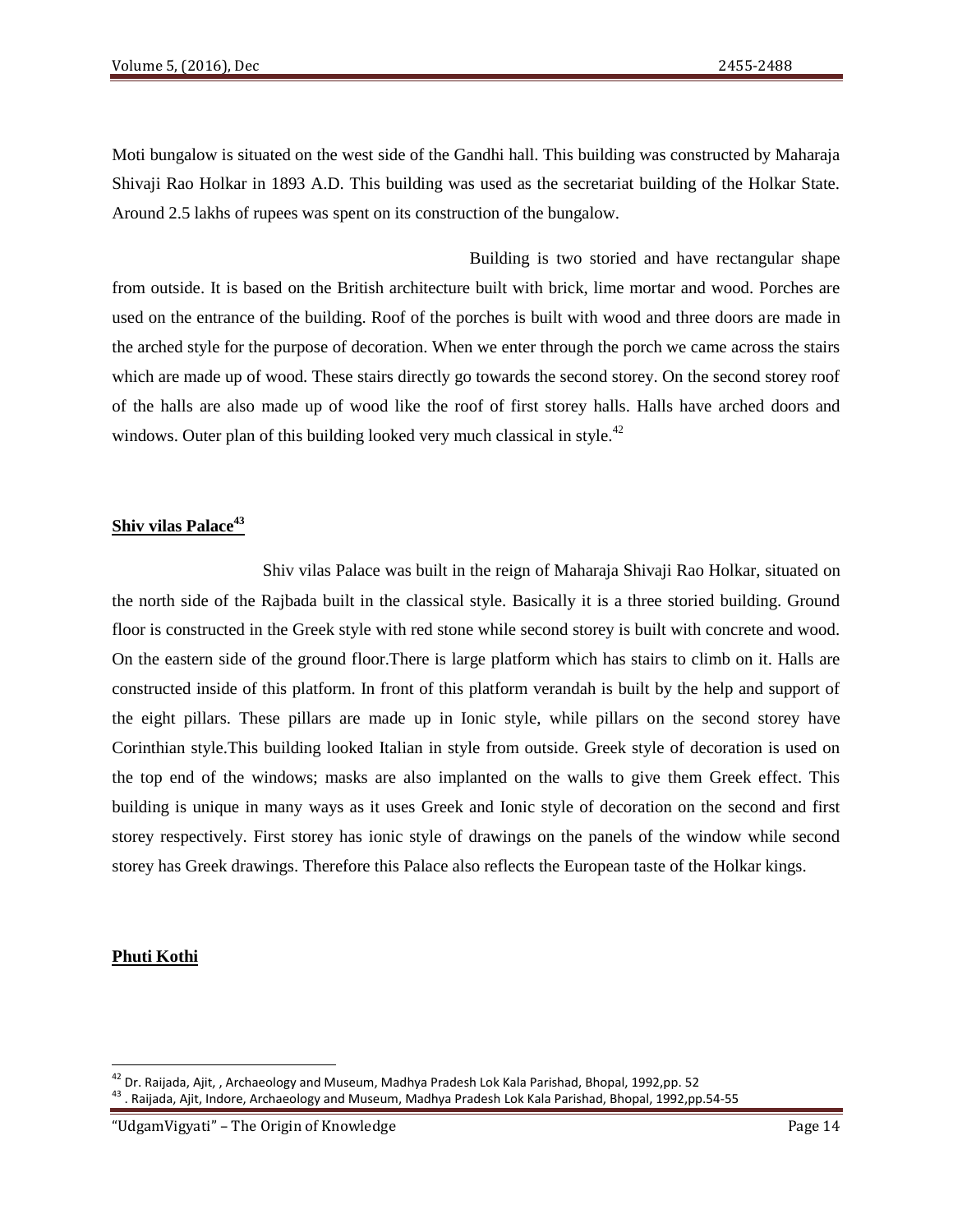Phuti Kothi construction was started by the Maharaja Shivaji Rao Holkar (1886- 1902 A.D.) on the Rangwasa- Indore road. This building was constructed to encounter the probable attack of British army which has its army base in Mhow near Indore. But unfortunately, British administration unearth the original objective behind the construction of this building thus construction was abandoned and it left uncompleted. This building is built in the Indian style with no roof above it. Pillars are round in shape which converted to square on its top and carry an image of bird with their open wings. Pillars are joined wit the help of the arches which have flowers engraved on it. It is a two storied building, on the north and west side of this building porches are used. On the ground floor 18 temples are built with various Hindu God and Goddess images in it. This huge building has 365 rooms and if it were completed it will definitely outshine many building of its time.<sup>44</sup>

# **(B) FAMOUS TEMPLES OF INDORE BUILT DURING THE REIGN OF HOLKARS**

 The Holkar king and queens were famous for their religious endowments, especially Devi Ahilya Bai Holkar was very famous for her religious activities not only in Indo rebut all over the India. She had contributed lot of money in the name religious charity to build temples at the various places.<sup>45</sup> Indore too had Temples built by its famous rulers during the time span of two hundred years.

# **1) Harsidhhi Temple**

 The is very old temple of Indore, situated near the Harsidhhi Bridge. Goddess Durga is the deity of this temple and it was built by the Devi Ahilya Holkar in 1793 A.D. Ahilya Bai also said to be donated a charity to appoint a priest in this temple on a regular basis. Pandit Janardhan Bhatt was the first priest of this temple. It is also belived that it is very holy temple, the will of the person is said to be fulfilled here, if he wish the god with his pure heat and soul, now this temple is going to be 209 years old. Ladies of the royal families of the Holkar court used to visit to this temple everyday.

l Ibid.,pp.47

<sup>45</sup> Gawade, suresh, Naiduniya (Newspaper) Archive file at Naiduniya Press, file no. 104/6

<sup>&</sup>quot;UdgamVigyati" – The Origin of Knowledge Page 15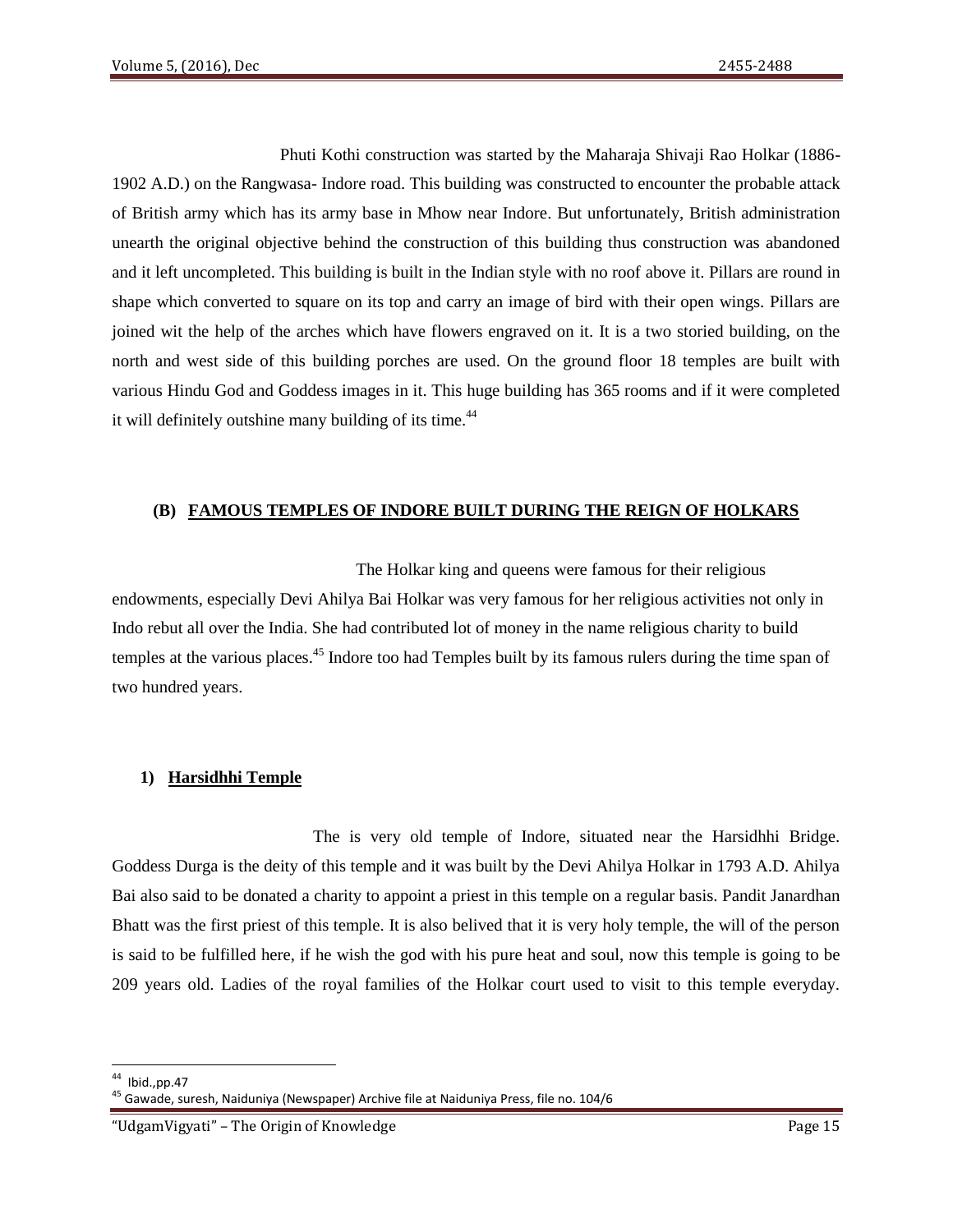Chandravati and Indira Bai Holkar were very famous for their punctuality for attending the Aarti of this temple in the morning. Presently this temple is under the control of Devi Ahilya Trust.<sup>46</sup>

## **2) Bijasen Temple**

 Temple at Bijasen is around 400-500 years old situatedon the Bijasen Tekri, airport road. We have no information that who founded this temple. It is belived that Maharaja Shivaji Rao Holkar made a solemn vow tom deity, for the procurement of male child. It is said that by the power of deity Goddess, Prince Tukoji Rao III was born. After the fulfillment of his wish, Maharaja Shivaji Rao renovates the Bijasen temple. Presently administration of this temple lies in the hands of the district Administration.<sup>47</sup> During the days of Nav-Ratri, royal members of the Holkar family used to visit this temple in olden days. $48$ 

## **3) Temple of Durga Devi**

 Durga Devi temple is situated at Subash Chowk, Indore. This temple was founded by Maharaja Tukoji Rao I. According to one folk story, it is believed that one day Maharaja Tukoji Rao I saw a dream of Goddess Durga. In this dream Goddess Durga tell the Maharaja that "I am presently immersed in the waters of the Narmada River at Maheshwar, and urged to bring her out from the water." Later on an idol was found in the Maheswar, this idol then brought to Indore on the Elephant back with royal caravan. A three storied temple was built in the Maratha style in Subash Chowk. Facial expression of goddess Durga is Mahishasura mardini and it is facing towards the east direction. Tukoji Rao I nominated Pandit Ram Keshav as the first priest of this temple.

# **4) Mahalaxmi Temple**

 $\overline{\phantom{a}}$ 

 Mahalaxmi temple is situated at the heart of Indore, Rajwada. This temple was built in 1832 A.D. by Maharaja Hari Rao Holkar. Maharani Sharmishta Devi had a habit to visit this temple daily. This is the temple of goddess Laxmi, who is considered as the goddess of wealth and prosperity in

<sup>&</sup>lt;sup>46</sup> Nagar, Suryakant, Naiduniya (Newspaper) Archive file at Naiduniya Press, file no. 106

 $47$  Gawade, suresh, Naiduniya (Newspaper) Archive file at Naiduniya Press, file no. 104/6

<sup>&</sup>lt;sup>48</sup> Azad, Nagendra, Indore Darshan Digdarshan, Sputnik, Indore, 1999, pp. 181

<sup>&</sup>quot;UdgamVigyati" – The Origin of Knowledge Page 16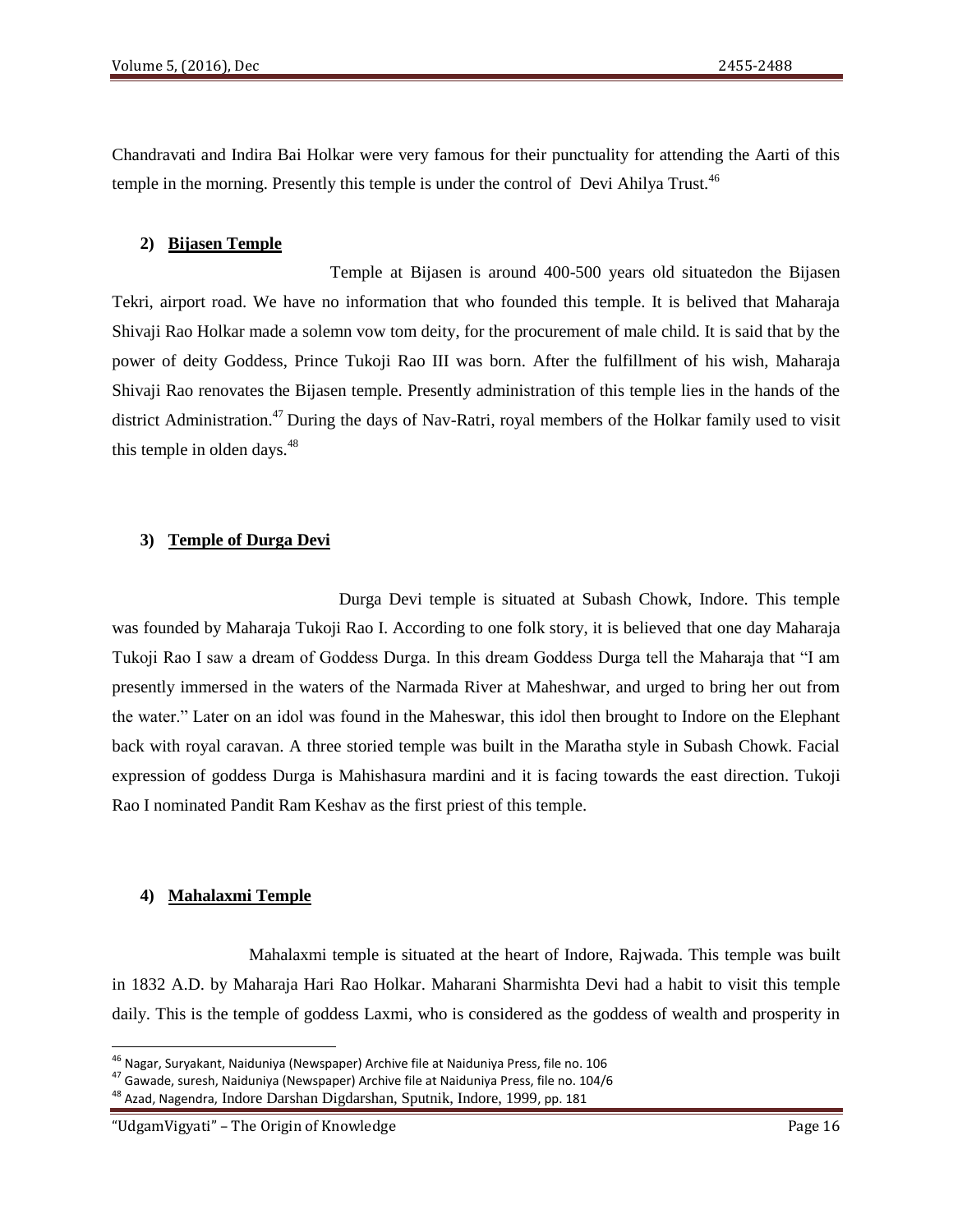Hindu religion. During the time of Holkar reign, on the occasion of Dipawali, huge mass was used to gather at he temple premises to attend the Aarti of this temple. Presently Ahilya Trust donates some amount for its maintenance.<sup>49</sup>

# **5) Temple at Kesharbagh**

 This temple was founded by the Rajmata Krishna Bai Holkar on Keshar Bagh road that's why this temple is called Kesha Bagh temple. Inside the main hall of this temple idol of lord Ganesha, Shiva and Parvati is installed. This temple is also called Tukeshwar temple because of the names associated with the gods inside this temple. Temple is beautifully constructed in an open compound. Administration of this temple lies in the hands of the district administration.

#### **6) Indreshwar Temple**

This temple was built by the Rashtrakuta king Indira in the  $10<sup>th</sup>$  century A.D. this is lord Shiva temple. In historical perspective, this temple was built by Subedar Malhar Rao Holkar in 1741 A.D.<sup>50</sup> It is situated at Juni Indore behind the Pandrinath Police station. Temple is built on a rectangular base and has Panchrath based style of Rashtrakuta kings. Top of this temple is built tin the Nagar style and have kalash on its top. $51$ 

#### **7) Temple at Deo-Guradiya**

 Deo-Guardia temple is said to be thousand years Old, situated on the Indore-Nemawar road. This temple belongs to the Gutekshwar Mahadev. It is believed that this temple was built by the Parmar rulers of Malwa and it is said that this temple is again rebuilt during the times of Devi Ahilya Bai Holkar (1765-1795 A.D.) Idol of lord Shiva is placed on such a location that natural spring

 $\overline{\phantom{a}}$ 

<sup>49</sup> Azad, Nagendra, Indore Darshan Digdarshan, Sputnik, Indore, 1999., pp. 182

<sup>50</sup> Shrivastava ,P.N, Madhya Pradesh district Gazetteer: Indore,1971, pp.648

<sup>&</sup>lt;sup>51</sup> Dr. Raijada, Ajit, , Archaeology and Museum, Madhya Pradesh Lok Kala Parishad, Bhopal, 1992,pp.10

<sup>&</sup>quot;UdgamVigyati" – The Origin of Knowledge Page 17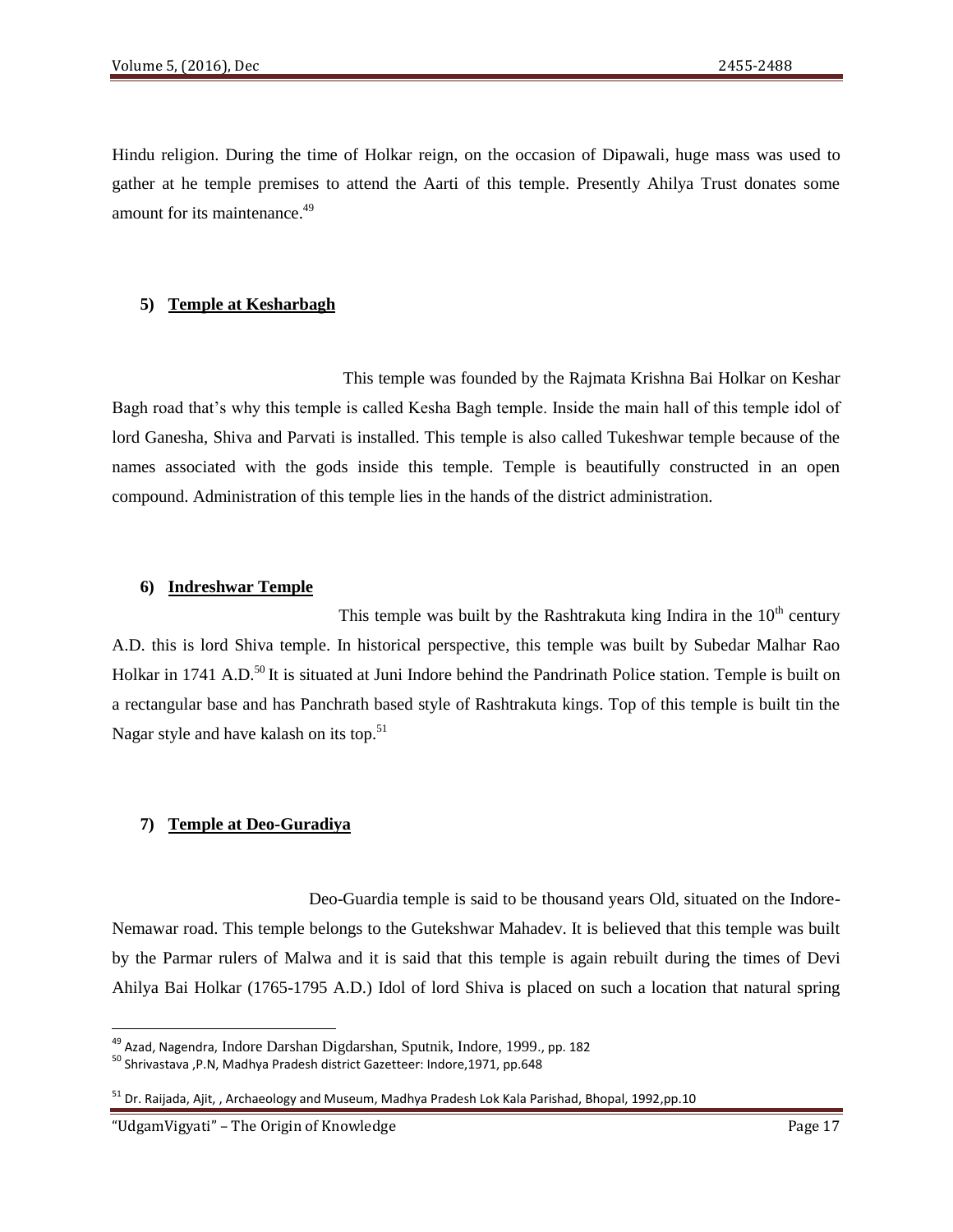water is continuously falls over the forehead of lord Shiva. Festival of Mahashivratri was organized by the Holkar Kings near the temple premises. Whenever Devi Ahilya Bai Holkar came to Indore from Maheshwar she used to visit the temple. Later king and queens of Holkar dynasty also pay their tributes to the lord Shiva by attending the festival of Mahashivratri. During the times of Holkar's a three day long fair is also being organized at the campus of the temple during the month of Falgun.<sup>52</sup> Large number of villagers and crowd from the neighboring villagers and small towns also came to this temple to attend the fair and to watch the royal procession of Holkar kings.<sup>53</sup> Deoguradiya temple have small temple in its own campus like Gutekshwar Mahadev and Naagchandreshwar Mahadev. Main entrance is arched doors and in the artificial lake temple of Naagchandreshwar temple is built.<sup>54</sup>

#### **8) Kankeshwar Mahadev Temple**

 Kankeshwar Mahadev temple was built by the Generous help of the Maharaja Malhar Rao Holkar II in 1829 A.d., when he donated the 15 bigha of land in the charity to the Mahant (priest) of the temple who later on constructed this temple. Temple is situated at Juni Indore, Malipura Mohalla. Temple is facing towards the north and it has an idol of lord Shiva. Garbha-graha, and Mandap represent the Rajput style and entrance gate is also according to Hindu temple architecture. Mandap is erected with the help of 24 pillars and made up of Basalt.<sup>3</sup> During the Mahashivratri large number of people flock to this temple to attend the ceremony associated with lord Shiva. Royal ladies of the Holkar family visited this temple daily.

#### **9) Gopal Temple**

l

 Gopal Temple was built was the Maharani Krishna Bai Holkar in 1832 A.D. Krishna Bai was the wife of Maharaja Yashwant Rao Holkar. Total cost incurred in the construction of this temple was around 80,000 rupees at that time.<sup>55</sup> In 1937 A.D. Maharaja Yashwant Rao II lifted the ban on harijans to enter inside the temple as a secular policy.  $\frac{1}{1}$  This temple is facing towards the north

 $52$  Its marks the arrival of the Spring and according to Gregorian calendar it starts on 13 February ; https://en.wikipedia.org/wiki/Falgun

<sup>53</sup> Azad, Nagendra, Indore Darshan Digdarshan, Sputnik, Indore, 1999, p.140

<sup>54</sup> Raijada, Ajit, Indore, Archaeology and Museum, Madhya Pradesh Lok Kala Parishad, Bhopal, 1992.pp.40

<sup>55</sup> Raijada, Ajit, Indore, Archaeology and Museum, Madhya Pradesh Lok Kala Parishad, Bhopal, 1992,p.p.49

<sup>&</sup>quot;UdgamVigyati" – The Origin of Knowledge Page 18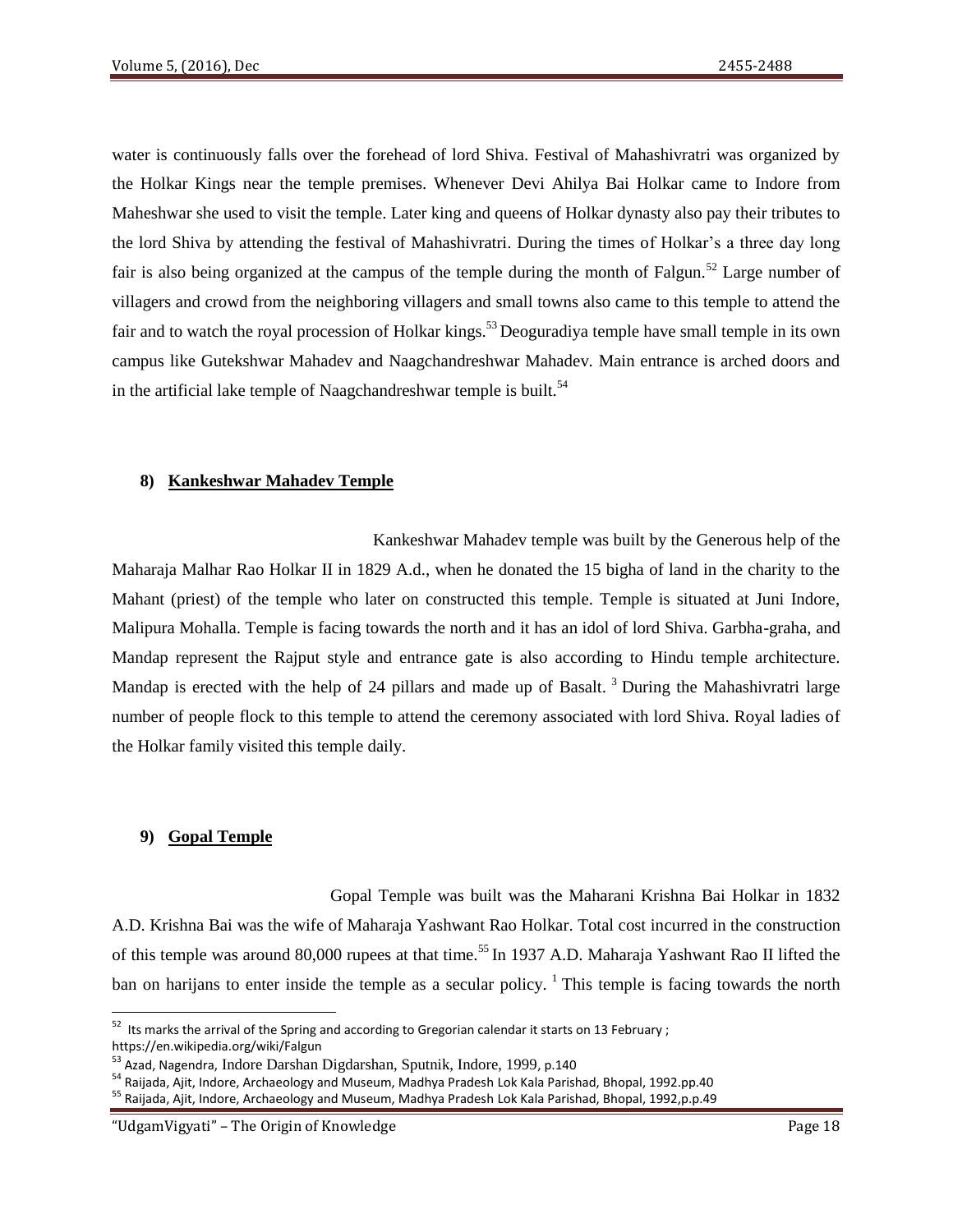direction on both sides of the entrance gate halls are erected with wooden roof on them. On a large platform Grabha-graha and Mandap is erected. Mandap is Panchrath in style and have idols of lord Radha and Krishna. Entrance gate is quite simple and square in shape. Huge mandap is erected with the help of 30 pillars which are square in shape and style. Pillars of the Mandap is joined together to form the arches of Rajasthani style. Three sides around the pillars have corridors. Top of the temple is based on the Nagar style and this style of temple was the tradition of Maratha rulers at that time.<sup>56</sup>

## **10) Lord Ganesha Temple at Malharganj**

 Tatya jog, Diwan of the Holkar state, was better known as the chankya of the state, built this temple in 1818 A.D., in his own premises. Same year Indore became the capital of the Holkar state. As this is the temple of Ganesha, an Idol of Ganesh is installed inside this temple. In 1937 A.D. Maharaja Yashwant Rao II lifted the ban on Harijans<sup>57</sup> to enter inside the temple as a secular policy.<sup>58</sup> This temple is facing towards the north direction on both sides of the entrance gate halls are erected with wooden roof on them. On a large platform Grabha-graha and Mandap is erected. Mandap is Panchrath in style and have idols of lord Radha and Krishna. Entrance gate is quite simple and square in shape. Huge Mandap is erected with the help of 30 pillars which are square in shape and style. Pillars of the Mandap is joined together to form the arches of Rajasthani style. Three sides around the pillars have corridors. Top of the temple is based on the Nagar style and this style of temple was the tradition of Maratha rulers at that time.<sup>59</sup>

# **11) Narsingh Temple**

 Maharaja Yashwant Rao I founded the temple of Narsingh bazaar, Rajwada. It is two hundred years old temple. Maharaja Yashwant Rao I donated a copper plate to temple which is still preserved in the temple premises. Maharaja Tukoji Rao III and his wife was regular visitor of the temple. As this temple has the idol of Narsingh, which was also carried to the battle ground before

 $\overline{\phantom{a}}$  $56$  Ibid,.

<sup>57</sup> Harijan was considered tobe untouchable in India and Gandhiji Popularized this term.

<sup>58</sup> Azad, Nagendra, Indore Darshan Digdarshan, Sputnik, Indore, 1999, pp. 140

<sup>59</sup> Dr. Raijada, Ajit, , Archaeology and Museum, Madhya Pradesh Lok Kala Parishad, Bhopal, 1992. pp.49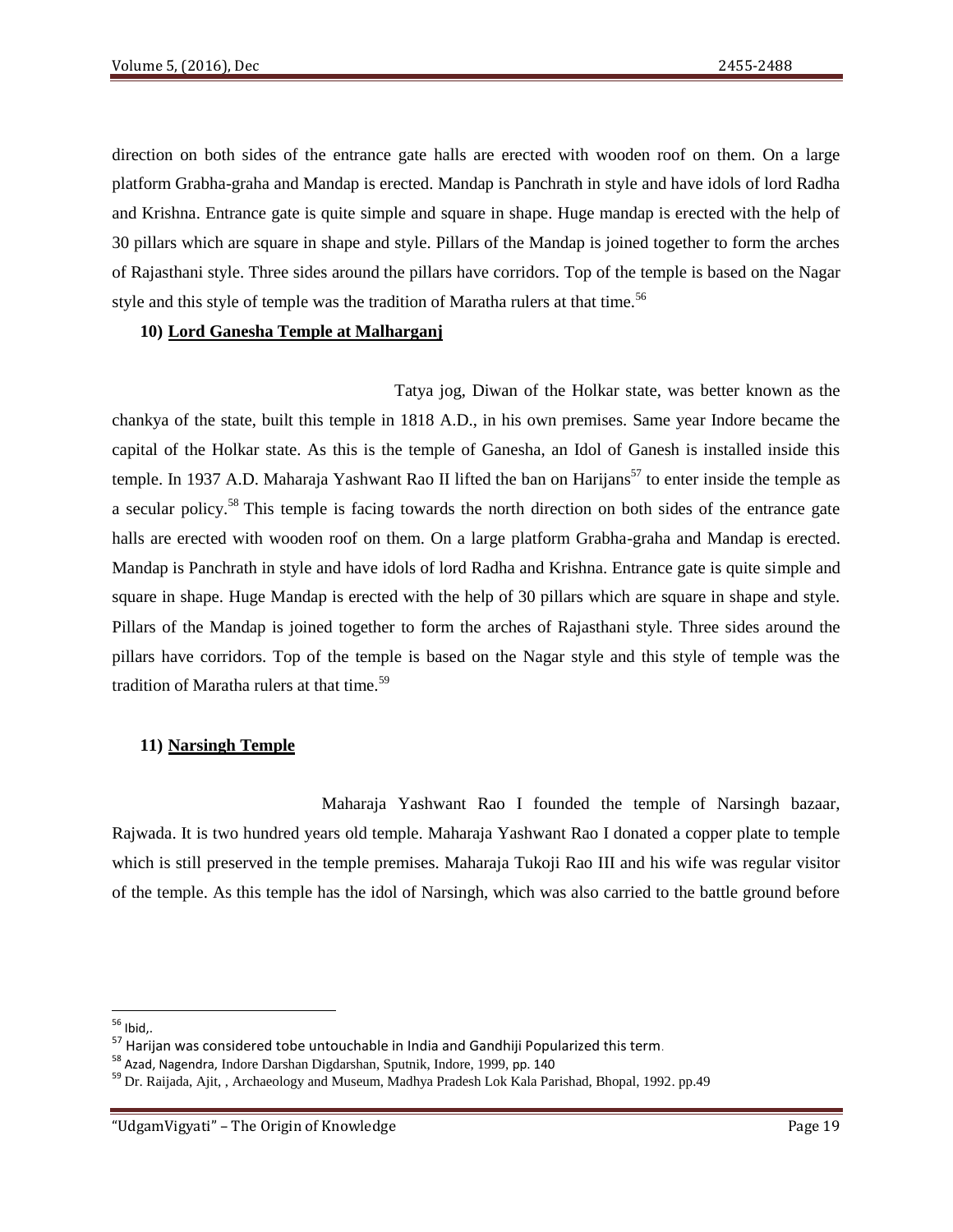the starting of the war. First this idol was offered the ceremonial tilak and only after obtaining the permission from the priest, official war was started by the Holkar army.<sup>60</sup>

## **12) Vaiyenketesh Temple**

 Vaiyenketesh temple is situated at Chhatri Bagh Indoe. It is around 162 year's old temple. Maharaja Tukoji Rao II donated a land in charity for the construction of this temple. About hundred years ago an idol of lord Vaiyenketesh was brought down to Indore from Trupati. Andhra Pradesh and installed this idol in the temple of Vaiyenketesh temple. Now on the pattern of Jaganathpuri, a procession of Rath Yatra is carried every year from the premises of this Temple.<sup>61</sup>

## 13) **Temple at Pandrinath**

This temple was built was the generous help of Maharaja Malhar Rao Holkar II. This is a lord Vishnu temple and situated in the heart of the city, Pandrinath. This temple is facing towards the east direction. Maratha style of architecture is used in this temple and it has Grabhagraha, Sabha Mandap and Mandap. Its main Mandap is built on two pillars. Entrance gate has images of lord Ganesha and lord Kartikeya. Top of the temple is constructed in the Nagar style.<sup>62</sup>

# **Bibliography**

- 1) The Indore State Gazetteer, Vol. III by L.D Dhariwal, Holkar Govt. Press India, 1913.
- 2) The Imperial Gazetteer of India, Vol XIII, Secretary of state for India in Council, Oxford, 1908.
- 3) Malcom, John, A Memoir of Central India, Vol. I & II London 1823.
- 4) Azad, Nagendra, Indore Darshan Digdarshan, Sputnik, Indore, 1999.
- 5) Dr. Raijada, Ajit, Indore, Archaeology and Museums, Madhya Pradesh Lok Kala Parishad, Bhopal, 1922.

<sup>&</sup>lt;sup>60</sup> Azad, Nagendra, Indore Darshan Digdarshan, Sputnik, Indore, 1999, pp. 185

<sup>61</sup> Azad, Nagendra, Indore Darshan Digdarshan, Sputnik, Indore, 1999, pp. 192

<sup>62</sup> Dr. Raijada, Ajit, , Archaeology and Museum, Madhya Pradesh Lok Kala Parishad, Bhopal, 1992.pp. 33